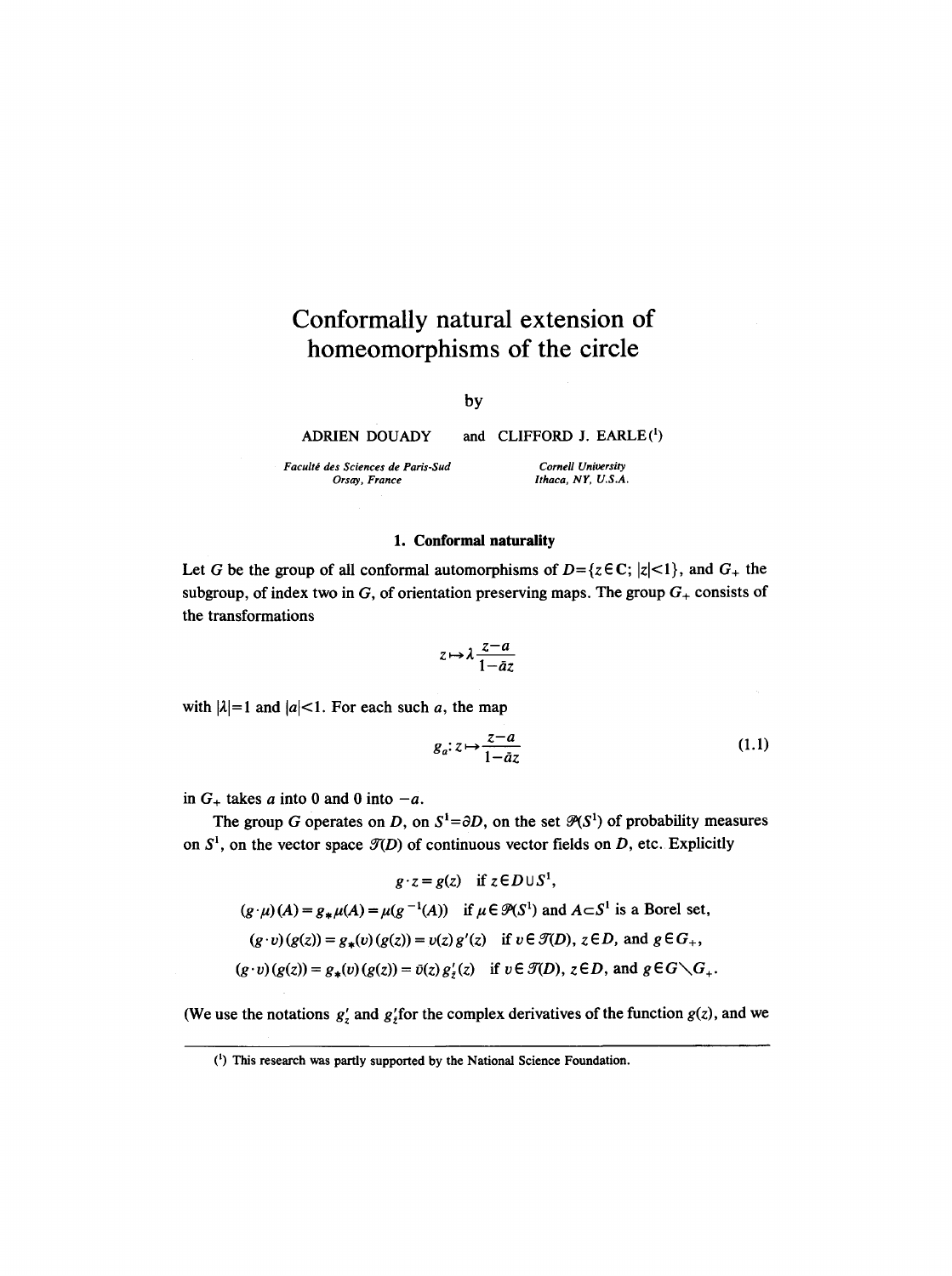write g' instead of  $g'_r$  if g is holomorphic.) The group  $G \times G$  operates on the space  $\mathcal{C}(D)$ of continuous maps of  $\bar{D}$  into itself, or on  $\mathscr{C}(S^1)$ , by  $(g, h) \cdot \varphi = g \circ \varphi \circ h^{-1}$ .

If G operates on X and Y, a map  $T: X \rightarrow Y$  is called G-equivariant, or *conformally natural, if*  $T(g \cdot a) = g \cdot T(a)$  holds for  $g \in G$  and  $a \in X$ . If  $G \times G$  operates on X and Y, we say that  $T: X \rightarrow Y$  is conformally natural if it is  $G \times G$ -equivariant.

*Example.* There is a unique conformally natural map from D to  $\mathcal{P}(S^1)$ . It is the map  $z \mapsto \eta_z$ , where  $\eta_z$  is the harmonic measure of z:

$$
\eta_z(A) = \frac{1}{2\pi} \int_A \frac{1 - |z|^2}{|z - \zeta|^2} |d\zeta|
$$

*if*  $A \subset S^1$  *is a Borel set.* 

The purpose of this paper is to extend any homeomorphism  $\varphi$  of  $S^1$  to a homeomorphism  $\Phi = E(\varphi)$  of  $\tilde{D}$ , in a conformally natural way. This extension will have the property that if  $\varphi$  admits a quasiconformal extension, then  $\Phi$  is quasiconformal (but not with the best possible dilatation ratio). Moreover  $\Phi$  depends continuously on  $\varphi$ . However the assignment  $\varphi \rightarrow \Phi$  is not compatible with composition: i.e.,  $E(\psi \circ \varphi)$   $\neq$  $E(\psi) \circ E(\varphi)$  in general.

The idea is the following: given  $\varphi$ , to each  $z \in D$  we assign the measure  $\varphi_*(\eta_z)$  on  $S<sup>1</sup>$ . Then we define the conformal barycenter  $w \in D$  of this measure and set  $w = \Phi(z)$ . Each of these steps is done in a conformally natural way. The last step is to show that  $\Phi$  is a homeomorphism.

We develop the general properties of the extension operator  $\varphi \mapsto \Phi$  in Sections 2, 3, and 4. After that we concentrate on the quasiconformal case. Our results in Sections 5 and 6 have applications to the theory of Teichmiiller spaces, which we give in Section 7. In Sections 8 through 10 we compare the coefficient of quasiconformality  $K^*$  of  $\Phi$ with

$$
K(\varphi) = \inf \{ K; \varphi \text{ has a } K\text{-quasiconformal extension to } \overline{D} \}.
$$

Our results are rather precise when  $K(\varphi)$  is close to one (see Corollary 2 to Proposition 5 in Section 9), but they leave something to be desired when  $K(\varphi)$  is large.

In Section 11 we briefly discuss the higher dimensional case. Given a homeomorphism  $\varphi$  of  $S^{n-1}$  and a point x in  $B^n$ , we again define  $\Phi(x)$  to be the conformal barycenter of the measure  $\varphi_*(\eta_x)$ . In general  $\Phi$  is not a homeomorphism when  $n \geq 3$ , but Pekka Tukia has pointed out to us that  $\Phi$  is a quasiconformal homeomorphism if  $\varphi$ is quasiconformal with sufficiently small dilatation. We prove that result in Section 11.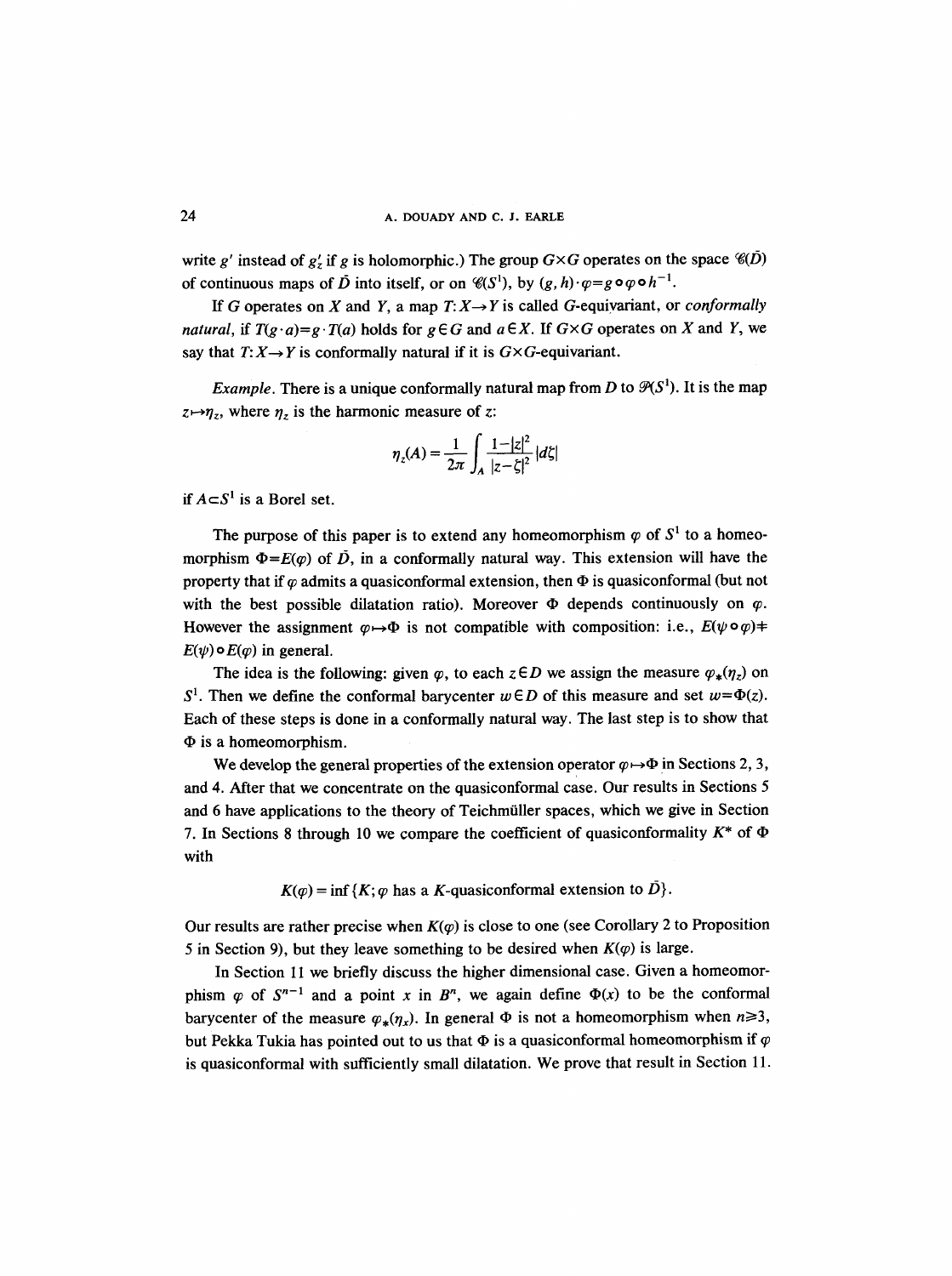Finally, we want to thank Pekka Tukia for a number of helpful suggestions, especially for encouraging us to write Section 11 and to prove in Section 5 that if  $\varphi$  has a quasiconformal extension then in addition to being quasiconformal,  $\Phi$  and  $\Phi^{-1}$  are Lipschitz continuous with respect to the Poincaré metric.

#### **2. The conformal barycenter**

Our purpose in this section is to assign to every probability measure  $\mu$  on  $S^1$ , with no atoms, a point  $B(u) \in D$  so that the map  $\mu \mapsto B(u)$  is conformally natural and satisfies

$$
B(\mu) = 0 \quad \text{if and only if} \quad \int_{S^1} \zeta d\mu(\zeta) = 0. \tag{2.1}
$$

There is a unique conformally natural way to assign to each probability measure  $\mu$ on  $S^1$  a vector field  $\xi_\mu$  on D such that

$$
\xi_{\mu}(0) = \int_{S^1} \zeta d\mu(\zeta). \tag{2.2}
$$

Indeed, formula (2.2) is equivariant with respect to rotations and complex conjugation. For general  $w$  in  $D$  we must write

$$
\xi_{\mu}(w) = \frac{1}{(g_w)'(w)} \xi_{(g_w)_*(\mu)}(0),
$$

i.e.

$$
\xi_{\mu}(w) = (1-|w|^2) \int_{S^1} \left(\frac{\zeta-w}{1-\bar{w}\zeta}\right) d\mu(\zeta),\tag{2.3}
$$

and that will make the assignment  $\mu \mapsto \xi_{\mu}$  conformally natural. (Here  $g_{\mu}: D \rightarrow D$  is defined as in formula (1.1).) It is clear from (2.3) that the vector field  $\xi_{\mu}$  is real-analytic.

PROPOSITION 1 and DEFINITION. Suppose  $\mu$  has no atoms. Then  $\xi_{\mu}$  has a unique zero in D. We call it the conformal barycenter  $B(\mu)$  of  $\mu$ .

*Proof.* We compute

$$
\xi_{\mu}(w) = (1 - |w|^2) \int_{S^1} (\zeta - w) (1 + \bar{w}\zeta) d\mu(\zeta) + o(w)
$$
  
=  $\xi_{\mu}(0) - w + \bar{w} \int_{S^1} \zeta^2 d\mu(\zeta) + o(w).$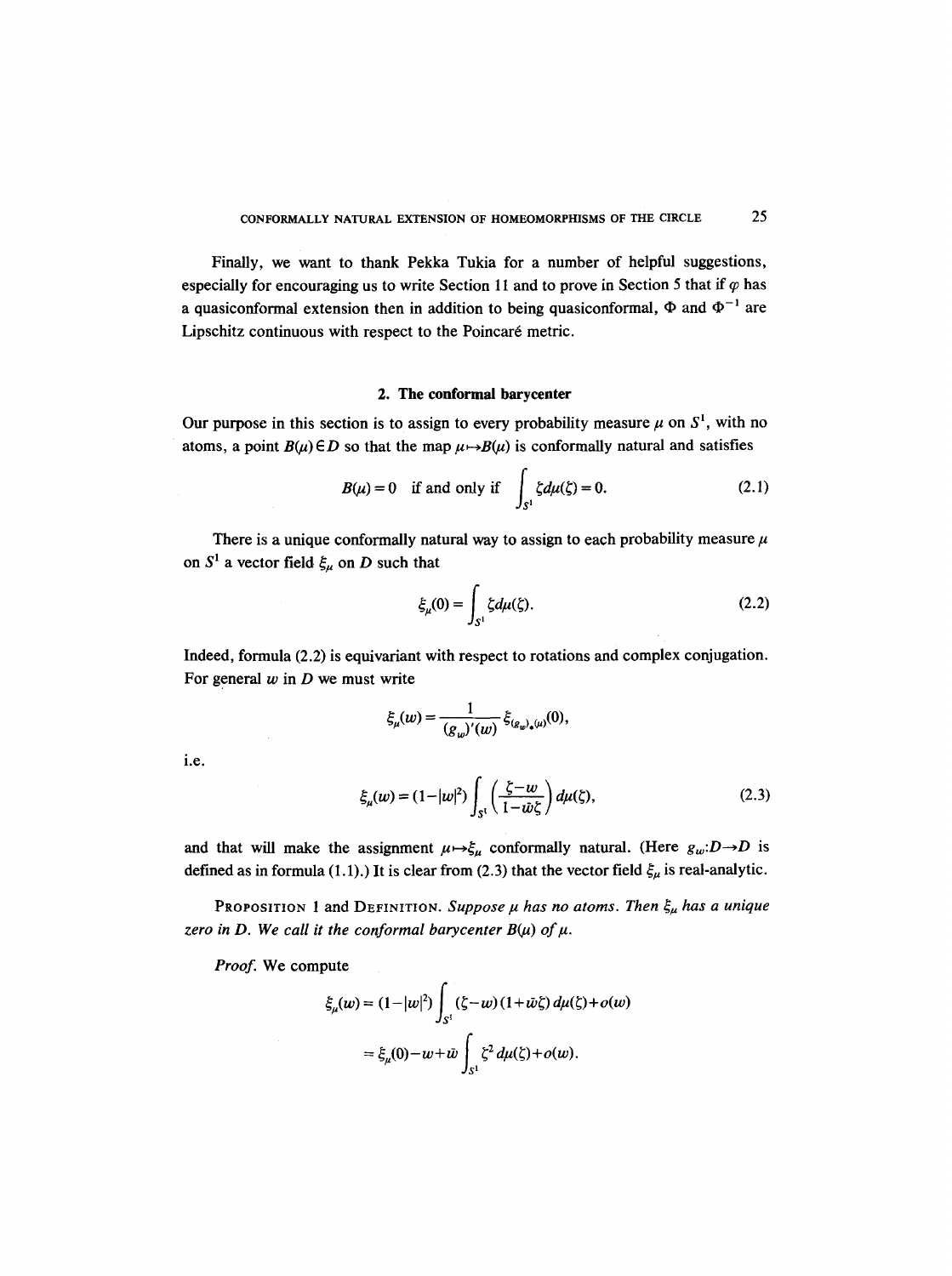The Jacobian of  $\xi_{\mu}$  at  $w=0$  is therefore

$$
J\xi_{\mu}(0) = |(\xi_{\mu})'_{\omega}(0)|^2 - |(\xi_{\mu})'_{\omega}(0)|^2
$$
  
=  $1 - \int \int_{S^1 \times S^1} \xi^2 z^2 d\mu(\xi) \times d\mu(z)$ 

SO

$$
J\xi_{\mu}(0) = \frac{1}{2} \int \int_{S^1 \times S^1} |z^2 - \zeta^2|^2 d\mu(\zeta) \times d\mu(z) > 0.
$$
 (2.4)

If  $\xi_u(0)=0$ , we conclude that  $w=0$  is an isolated singular point of index one. The conformal naturality implies that every zero of the vector field  $\xi_{\mu}$  in D is an isolated singular point of index one. To complete the proof it therefore suffices to show that for  $r \in ]-1,1[$  close to 1 the vector field  $\xi_{\mu}$  has no zero on the circle

$$
C_r = \{w; |w| = r\}
$$

and points inward.

LEMMA 1. Re 
$$
\xi_{\mu}(0) > 0
$$
 if  $\mu([\widehat{e^{-\pi i/4}}, e^{+\pi i/4}]) \ge \frac{2}{3}$ .  
\n*Proof.* Re  $\xi_{\mu}(0) = \int_{S^1} \text{Re}(\xi) d\mu(\xi) \ge (-1) \cdot \frac{1}{3} + (\sqrt{2}/2) \cdot \frac{2}{3} > 0$ . Q.E.D.

To complete the proof of Proposition 1, take  $\alpha > 0$  such that  $\mu(J) \leq \frac{1}{3}$  for any arc  $J\subset S^1$  of length  $\leq \alpha$ , and take  $r_0 < 1$  such that the arc  $J_\alpha$  of length  $\alpha$  centered at 1 is seen from  $r_0$  with angle  $3\pi/2$  in Poincaré geometry (i.e.,  $g_{r_0}(J_\alpha)$  has length  $3\pi/2$ ). If  $|w|=r\ge r_0$ , let g be the conformal map in  $G^+$  that takes w to 0 and  $-w/|w|$  to 1, and let  $v=g_*(\mu)$ . Then Re  $\xi_v(0)>0$  by Lemma 1, so  $\xi_v(0)$  points into  $g(C_r)$ , and the conformal naturality implies that  $\xi_u(w)$  points into  $C_r$ .  $Q.E.D.$ 

*Remarks.* (1) It follows from the definition that  $B(\mu)$  depends in a conformally natural way on  $\mu$  and satisfies (2.1).

(2) The result still holds if  $\mu$  has atoms provided none of them has weight $\geq \frac{1}{2}$ . (If no atom has weight $\geq$  the proof is unchanged; otherwise modify it slightly.)

(3) If  $\varphi: S^1 \to S^1$  is a homeomorphism, then  $B(\varphi_*(\eta_0))$  is the unique point  $w \in D$ such that the homeomorphism  $g_w \circ q: S^1 \to S^1$  has mean value zero. Indeed, if  $\mu = \varphi_*(\eta_0)$  and  $w \in D$ , then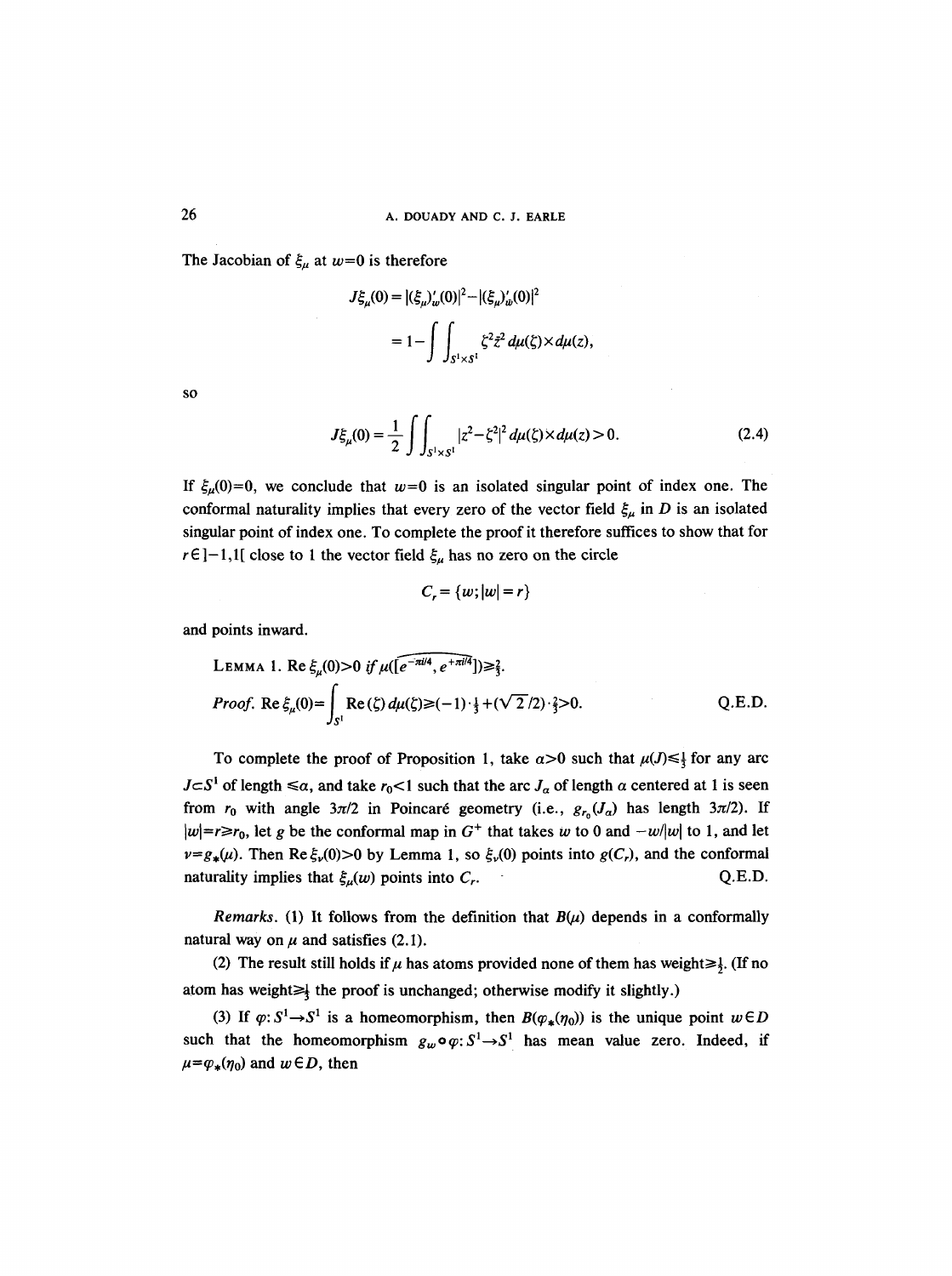$$
(1-|w|^2)^{-1}\xi_{\mu}(w) = \frac{1}{2\pi} \int_{S^1} \frac{\varphi(\xi)-w}{1-\bar{w}\varphi(\xi)} |d\xi|
$$

is the mean value of  $g_w \circ \varphi$ .

(4) There is a second proof of the uniqueness of  $B(\mu)$ . One can write

$$
\xi_{\mu}(z) = \int_{S^1} \xi_{\zeta}(z) d\mu(\zeta)
$$

where  $\xi_{\zeta} = \xi_{\delta_{\zeta}}$  is the unit vector field pointing toward  $\zeta$ . The field  $\xi_{\zeta}$  is the gradient (in Poincaré geometry) of a function  $h_{\zeta}$  whose level lines are the horocycles tangent to  $S^1$ at  $\zeta$ . (This function is defined up to a constant, and can be chosen so that  $h_{\zeta}(0)=0$ .) Thus  $\xi_{\mu}$  is the gradient of

$$
h_{\mu}: z \mapsto \int_{S^1} h_{\zeta}(z) d\mu(\zeta).
$$

 $B(\mu)$  is a critical point of  $h_{\mu}$ , and the uniqueness of  $B(\mu)$  can be proved by showing that the restriction of  $-h_{\mu}$  to Poincaré geodesics is strictly convex. We chose a proof that relies on formula (2.4) because this formula will be used in Sections 3 and 10. Thurston has remarked that the function  $-h_{\mu}$  can be interpreted as the average distance to  $S^1$ . In fact, if  $d(z, w)$  is the Poincaré distance from z to w in D, then

$$
-h_{\xi}(z) = -\frac{1}{2}\log\left(\frac{1-|z|^2}{|z-\xi|^2}\right)
$$
  
= 
$$
\lim_{r\to 1^-} [d(z,r\xi)-d(0,r)].
$$

#### 3. Extending homeomorphisms of  $S<sup>1</sup>$

Given a homeomorphism  $\varphi: S^1 \to S^1$ , we define an extension  $E(\varphi) = \Phi: \vec{D} \to \vec{D}$  by putting  $\Phi(z) = \varphi(z)$  if  $z \in S^1$  and

$$
\Phi(z) = B(\varphi_*(\eta_z)) \quad \text{if } z \in D.
$$

Clearly  $\varphi \mapsto \Phi$  is conformally natural, i.e.

$$
E(g \circ \varphi \circ h) = g \circ E(\varphi) \circ h \quad \text{for all } g \text{ and } h \in G.
$$

LEMMA 2. *The map*  $\Phi = E(\varphi): \overrightarrow{D} \to \overrightarrow{D}$  *is continuous at every point of*  $S^1$ .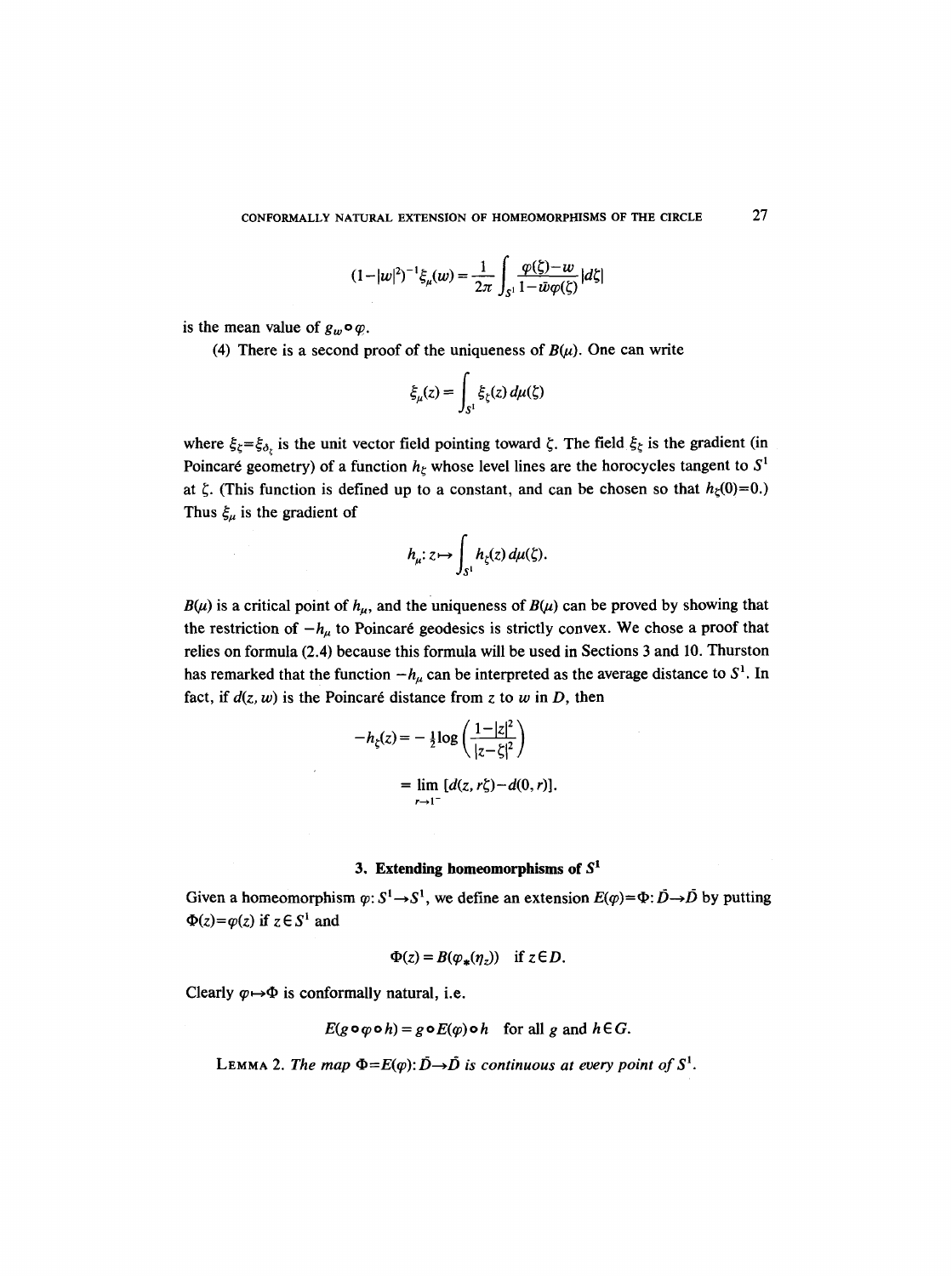*Proof.* For each arc  $J \subset S^1$ , let  $V(J)$  be the set of  $z \in D$  such that J is seen from z with an angle  $\geq \pi/2$  in Poincaré geometry. The boundary of  $V(J)$  is an arc  $\Gamma$  of the circle through the endpoints of J that makes an angle  $\pi/4$  with  $S^1$ . For  $w \in \Gamma$  there is a map  $g \in G$  such that  $g(w)=0$ ,  $g(J)=[e^{-\pi i/4}, e^{+\pi i/4}],$  and  $g(V(J))=D \cap \{z; |z\sqrt{2}-1| \leq 1\}$ . It follows from Lemma 1 and conformal naturality that if  $\mu(J) \geq \frac{2}{3}$ , the vector field  $\zeta_u$  points into  $V(J)$  on  $\Gamma$ , and therefore  $B(\mu) \in V(J)$ .

Let  $U(J) = \{z \in D; \eta_z(J) \geq \frac{2}{3}\}.$  Then  $\Phi(U(J)) \subset V(\varphi(J))$ . Now if  $\zeta \in S^1$ , when J ranges among neighborhoods of  $\zeta$  in  $S^1$ ,  $J \cup U(J)$  is a neighborhood of  $\zeta$  in  $\overline{D}$  and the sets  $\varphi$ (*J*)  $\cup$  ( $V(\varphi$ (*J*)) span a fundamental system of neighborhoods of  $\varphi$ ( $\zeta$ ) in  $\overline{D}$ . Therefore  $\Phi$ is continuous at  $\zeta$ . Q.E.D.

THEOREM 1. *The map*  $\Phi = E(\varphi)$ :  $\overrightarrow{D} \to \overrightarrow{D}$  *is a homeomorphism whose restriction to D is a real-analytic diffeomorphism.* 

*Proof.* By Lemma 2, it suffices to prove that  $\Phi$  is real-analytic and that its Jacobian is nonzero at every  $z \in D$ . By the conformal naturality we may assume that  $z=0$ ,  $\Phi(0)=0$ , and  $\varphi: S^1 \rightarrow S^1$  has degree one.

By definition, if  $z \in D$ ,  $\Phi(z)$  is the unique  $w \in D$  such that

$$
F(z, w) = \frac{1}{2\pi} \int_{S^1} \left( \frac{\varphi(\zeta) - w}{1 - w\varphi(\zeta)} \right) \frac{(1 - |z|^2)}{|z - \zeta|^2} |d\zeta| = 0.
$$
 (3.1)

The function F is real-analytic in  $D \times D$ , and its derivatives at (0,0) are

$$
F'_{z}(0,0) = \frac{1}{2\pi} \int_{S^1} \xi \varphi(\xi) |d\xi|, \quad F'_{z}(0,0) = \frac{1}{2\pi} \int_{S^1} \xi \varphi(\xi) |d\xi|,
$$
  

$$
F'_{w}(0,0) = -1, \quad F'_{w}(0,0) = \frac{1}{2\pi} \int_{S^2} \varphi(\xi)^2 |d\xi|.
$$
 (3.2)

Formula (2.4), with  $\mu = \varphi_*(\eta_0)$ , implies

$$
|F'_{w}(0,0)|^{2} - |F'_{w}(0,0)|^{2} = \frac{1}{2} \left(\frac{1}{2\pi}\right)^{2} \int \int_{S^{1} \times S^{1}} |\varphi(z)|^{2} - \varphi(\zeta)^{2}|^{2} |dz|^{2} |dz|^{2} |0. \tag{3.3}
$$

The Implicit function theorem therefore implies that  $\Phi(z)$  is a real-analytic function of z near  $z=0$ . Moreover, implicit differentiation gives the formula

$$
|\Phi_z'(0)|^2 - |\Phi_z'(0)|^2 = \frac{|F_z'(0,0)|^2 - |F_z'(0,0)|^2}{|F_w'(0,0)|^2 - |F_w'(0,0)|^2}
$$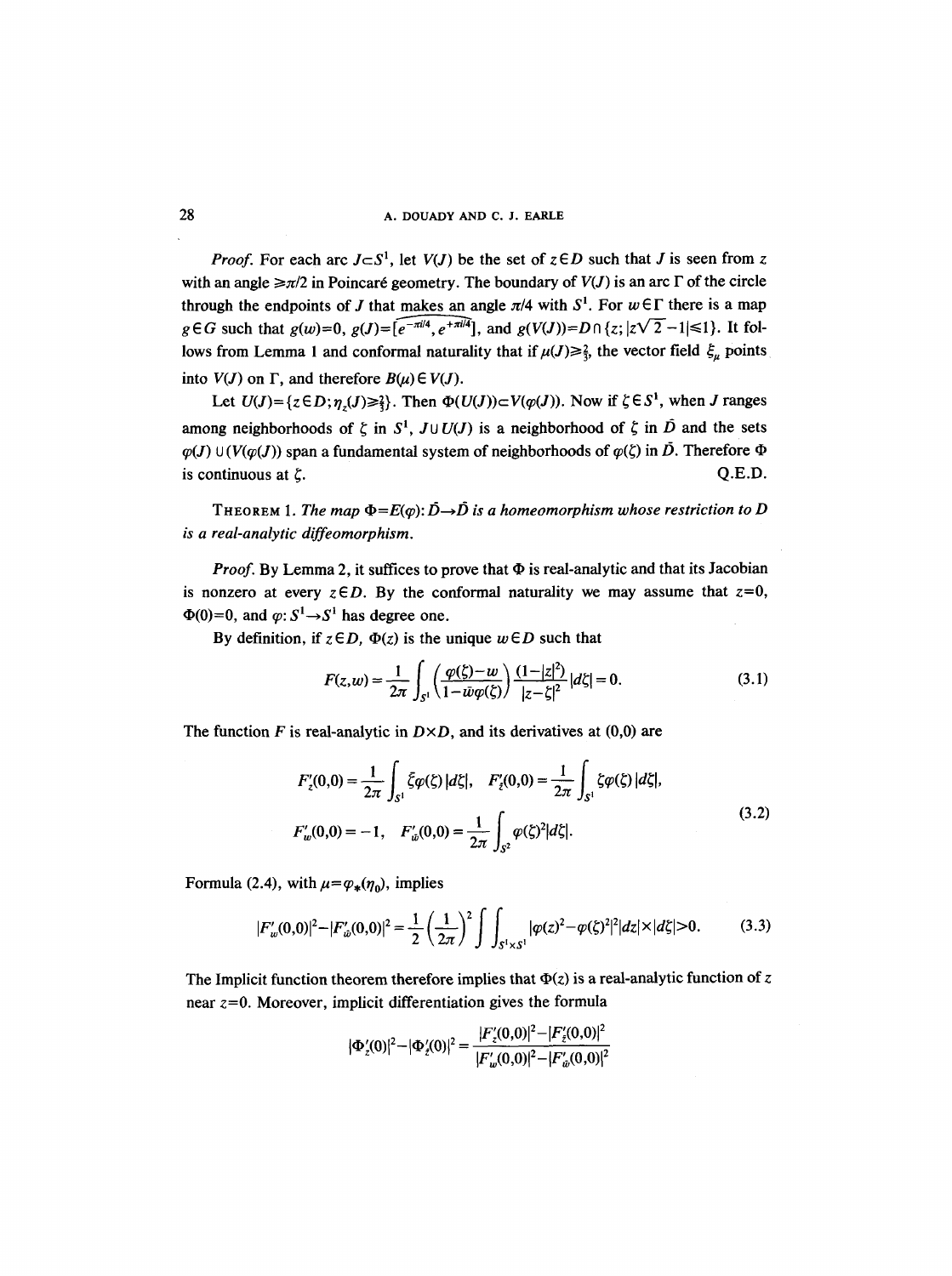for the Jacobian of  $\Phi$  at  $z=0$ . Since  $F'(0,0)$  and  $F'(0,0)$  are the coefficients  $c_1$  and  $c_{-1}$  in the Fourier expansion

$$
\varphi(\zeta) = \sum_{n=-\infty}^{\infty} c_n \zeta^n,\tag{3.4}
$$

Theorem 1 follows from

LEMMA 3. If  $\varphi: S^1 \rightarrow S^1$  is a homeomorphism of degree one with Fourier series (3.4), *then*  $|c_1|>|c_{-1}|$ .

Although this lemma is well known, we include a proof so that we can make some estimates later. We compute

$$
|c_1|^2-|c_{-1}|^2=\left(\frac{1}{2\pi}\right)^2\int\int_{S^1\times S^1}\text{Re}\left[\varphi(\zeta)\,\bar{\varphi}(z)(z\bar{\zeta}-\bar{z}\zeta)\right]|d\zeta|\times|dz|.
$$

Put  $z=e^{is}$ ,  $\zeta=e^{it}$ , and  $\varphi(e^{iu})=e^{i\psi(u)}$ . Here  $\psi: \mathbb{R} \to \mathbb{R}$  is continuous and strictly increasing, and  $\psi(u+2\pi)=\psi(u)+2\pi$ . Now

$$
|c_1|^2 - |c_{-1}|^2 = 2\left(\frac{1}{2\pi}\right)^2 \int_{s=0}^{2\pi} \int_{t=0}^{2\pi} \sin(s-t) \sin(\psi(s) - \psi(t)) ds dt
$$
  
=  $2\left(\frac{1}{2\pi}\right)^2 \int_{u=0}^{2\pi} \sin u \int_{t=0}^{2\pi} \sin(\psi(t+u) - \psi(t)) dt du$   
=  $2\left(\frac{1}{2\pi}\right)^2 \int_{u=0}^{\pi} \sin u \int_{t=0}^{2\pi} [\sin(\psi(t+u) - \psi(t)) + \sin(\psi(t+2\pi) - \psi(t+u+\pi))] dt du.$ 

Therefore

$$
|c_1|^2 - |c_{-1}|^2 = \left(\frac{1}{2\pi}\right)^2 \int_{u=0}^{\pi} \sin u \int_{t=0}^{2\pi} H(t, u) dt du,
$$
 (3.5)

with

$$
H(t, u) = \sin(\psi(t+u) - \psi(t)) + \sin(\psi(t+2\pi) - \psi(t+u+\pi))
$$
  
+ 
$$
\sin(\psi(t+\pi+u) - \psi(t+\pi)) + \sin(\psi(t+\pi) - \psi(t+u)).
$$
 (3.6)

The integral (3.5) is positive because if  $\alpha_1$ ,  $\alpha_2$ ,  $\alpha_3$ ,  $\alpha_4$  are positive numbers whose sum is  $2\pi$ , then  $\Sigma_{j=1}^4$  sin  $\alpha_j > 0$ . The proof of Lemma 3 and Theorem 1 is complete.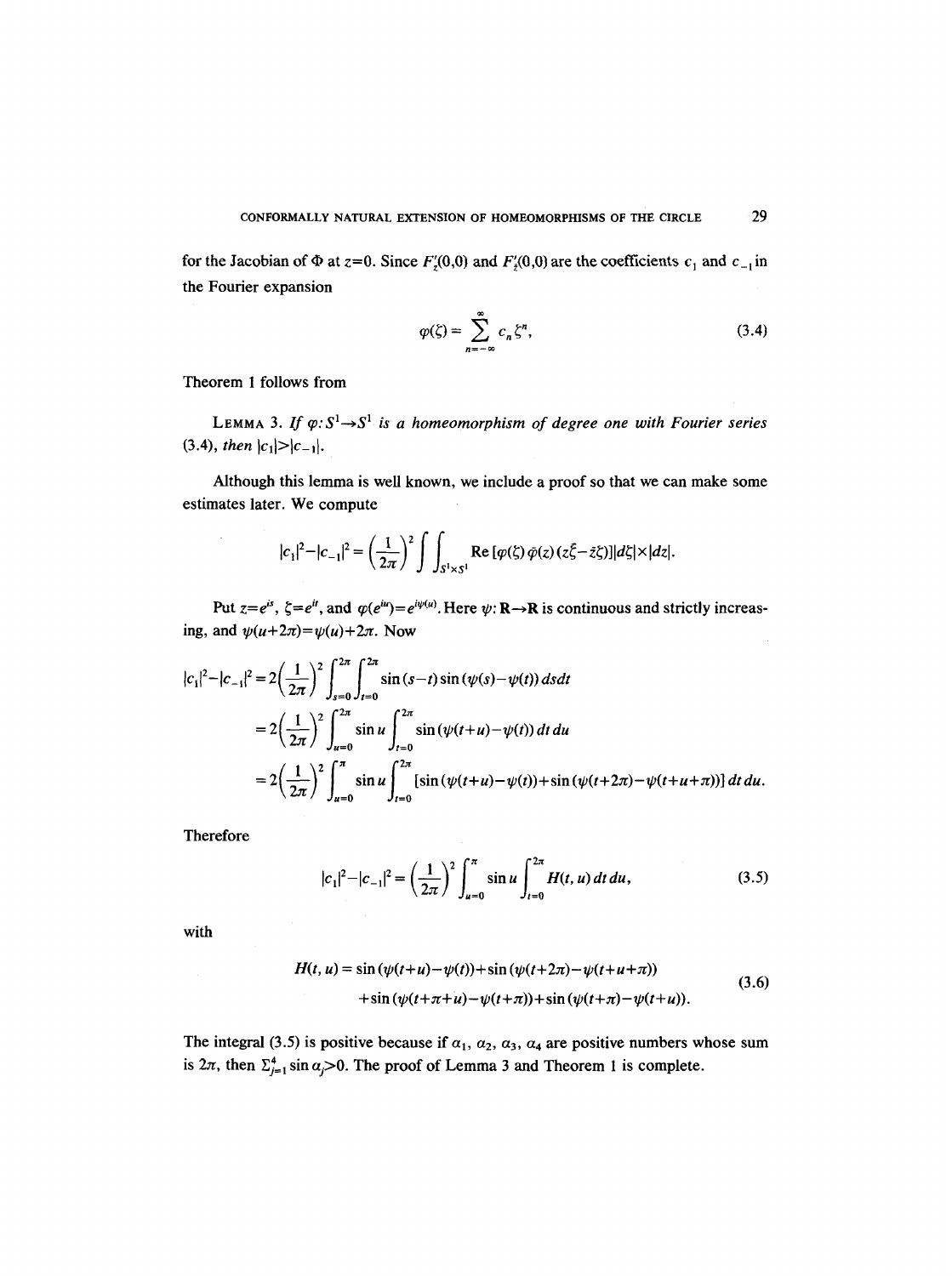*Remarks.* (1) The quantity  $|\varsigma|^2 - |c_{-1}|^2$  is the Jacobian at  $z=0$  of the harmonic function  $u: D \rightarrow C$  with boundary values  $\varphi$ . It has been known for some time (see Choquet [7] and Kneser [12]) that a harmonic function  $u: D \rightarrow C$  whose boundary values map  $S<sup>1</sup>$  homeomorphically onto a convex curve  $\Gamma$  is a diffeomorphism onto the interior of  $\Gamma$ .

(2) The extension operator  $\varphi \mapsto E(\varphi) = \Phi$  is uniquely determined by the conformal naturality and the property that  $\Phi(0)=0$  if  $\varphi$  has mean value zero. Indeed, if  $w=B(\varphi_*(\eta_0))$ , then  $g_w\circ\varphi$  has mean value zero, so  $0=E(g_w\circ\varphi)(0)=g_w(\Phi(0))$ . Therefore  $\Phi(0) = B(\varphi_{\star}(\eta_0))$ , and the formula  $\Phi(z) = B(\varphi_{\star}(\eta_2))$  follows by conformal naturality.

#### **4. Dependence on**  $\varphi$

To study how  $E(\varphi)$  depends on  $\varphi$ , it is convenient to think of the set  $\mathcal{H}(S^1)$  of homeomorphisms  $\varphi: S^1 \rightarrow S^1$  as a subset of the Banach space  $\mathscr{C}(S^1, \mathbb{C})$  of complexvalued continuous functions on  $S^1$ , with the sup norm. For each  $\varphi$  in  $\mathcal{H}(S^1)$  the extension  $\Phi=E(\varphi)$  belongs to the group Diff(D)  $\partial \mathcal{H}(D)$  of  $C^{\infty}$  diffeomorphisms of D with homeomorphic extensions to  $\vec{D}$ . We regard Diff(D) and  $\mathcal{H}(\vec{D})$  as subsets of the vector spaces  $C^{\infty}(D, C)$  and  $\mathcal{C}(D, C)$ , each with its standard topology, and we give  $Diff(D) \cap \mathcal{H}(D)$  the topology induced by the diagonal embedding in Diff(D) $\times \mathcal{H}(D)$ . Both  $\mathcal{H}(S^1)$  and  $\text{Diff}(D) \cap \mathcal{H}(D)$  are topological groups.

PROPOSITION 2. *The map E:*  $\mathcal{H}(S^1) \rightarrow \text{Diff}(D) \cap \mathcal{H}(D)$  *is continuous.* 

In other words the map  $h: (z, \varphi) \rightarrow E(\varphi)(z)$  of  $\tilde{D} \times \mathcal{H}(S^1)$  into  $\tilde{D}$  is continuous, and the partial derivatives of h (of all orders) with respect to z and  $\bar{z}$  are continuous maps of  $D\times\mathcal{H}(S^1)$  into C. We shall prove that h is continuous at every point  $(z, \varphi)$  with  $z\in S^1$ , then that on  $D\times\mathcal{H}(S^1)$  it is locally induced by an analytic map of an open set W of  $C \times \mathcal{C}(S^1, C)$  into C.

*Proof.* (a) *Continuity at points of*  $S^1 \times \mathcal{H}(S^1)$ . Consider a homeomorphism  $\varphi_0 \in \mathcal{H}(S^1)$  and a point  $z_0 \in S^1$ . Let us return to the proof of Lemma 2. Let  $V_1$  be a neighborhood of  $\varphi_0(z_0)$  in  $\overline{D}$ . One can find a neighborhood  $J_1$  of  $\varphi_0(z_0)$  in  $S^1$  such that  $\overline{V(J_1)} \subset V_1$ , and then neighborhoods  $J_0$  of  $z_0$  in  $S^1$  and  $W_0$  of  $\varphi_0$  in  $\mathscr{C}(S^1, \mathbb{C})$  such that  $\varphi(J_0) \subset J_1$  for each  $\varphi \in W_0$ . Then  $\overline{U(J_0)}$  is a neighborhood of  $z_0$  in  $\overline{D}$ , and  $\Phi(\overline{U(J_0)}) \subset \overline{V(J_1)}$  for each  $\varphi \in W_0$ .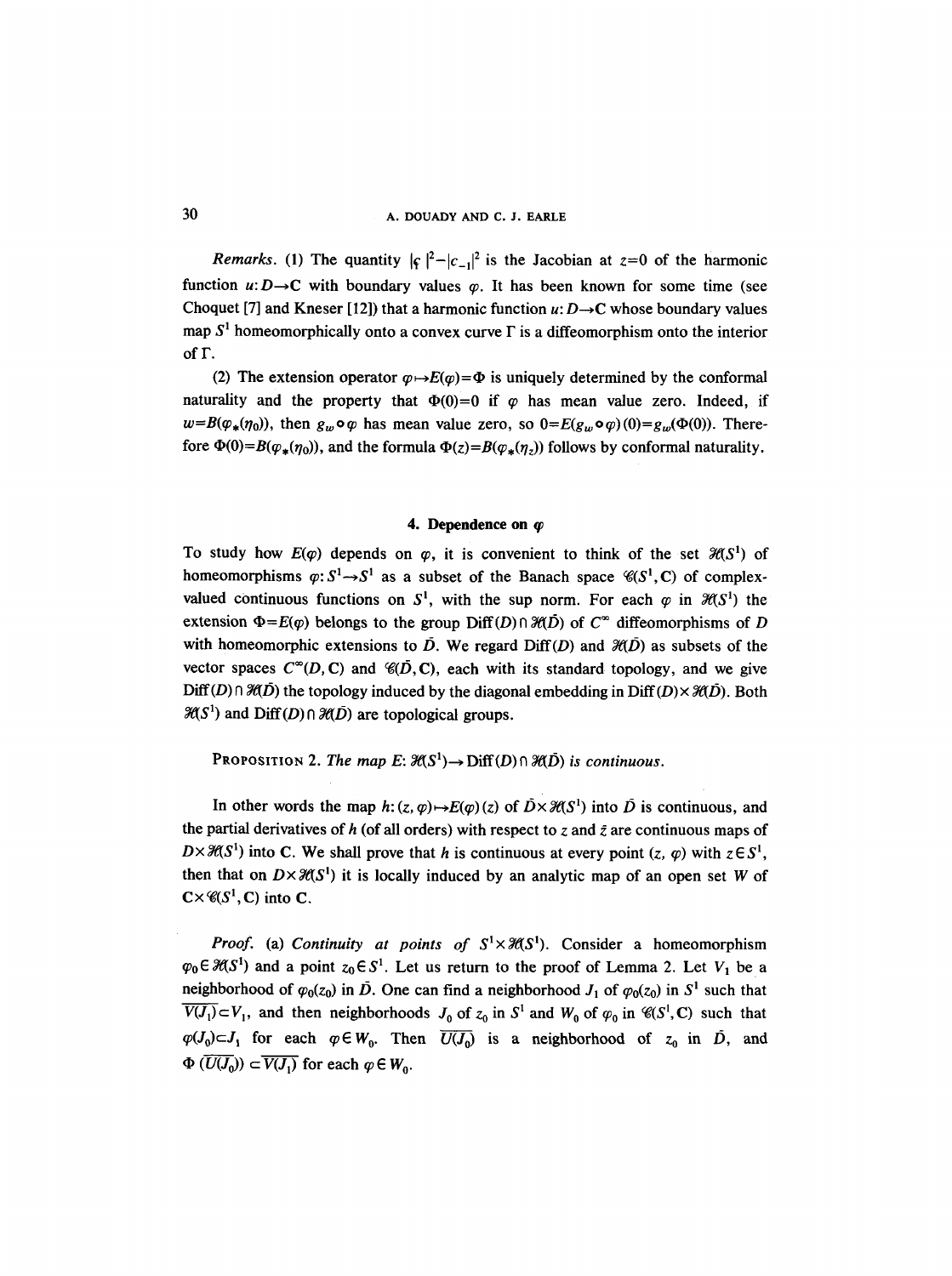(b) *Local analyticity in*  $D \times \mathcal{H}(S^1)$ . Let  $\Omega$  be the open set in  $D \times C \times \mathcal{C}(S^1, C)$  defined by

$$
\Omega = \{ (z, w, \varphi) \in D \times C \times \mathcal{C}(S^1, C); |w| \cdot ||\varphi|| < 1 \},\
$$

and let  $F: \Omega \rightarrow C$  be the real-analytic function

$$
F(z, w, \varphi) = \frac{1}{2\pi} \int_{S^1} \left( \frac{\varphi(\zeta) - w}{1 - \bar{w}\varphi(\zeta)} \right) \frac{1 - |z|^2}{|z - \zeta|^2} |d\zeta|.
$$

Choose a homeomorphism  $\varphi_0: S^1 \to S^1$  and a point  $z_0 \in D$ . Put  $w_0 = E(\varphi_0)(z_0)$ . Then  $F(z_0, w_0, \varphi_0)=0$ . Moreover,  $|F'_w|^2-|F'_w|^2$  is positive at  $(z_0, w_0, \varphi_0)$  because it is a positive multiple of the Jacobian of the vector field  $\xi_{\mu}$  at its unique zero  $w_0$ ; here  $\mu$  is the measure  $\varphi_{*}(\eta_{z})$  on  $S^1$ . The Implicit function theorem therefore implies that all zeros of F near  $(z_0, w_0, \varphi_0)$  are given by a real-analytic function  $w=h(z, \varphi)$ , defined in a neighborhood of  $(z_0, \varphi_0)$  in  $D \times \mathcal{C}(S^1, C)$ . In particular  $E(\varphi)(z) = h(z, \varphi)$  if  $(z, \varphi)$  in  $D\times\mathcal{H}(S^1)$  is close to  $(z_0, \varphi_0)$ . Q.E.D.

COROLLARY. *The functions*  $\varphi \rightarrow E(\varphi)'(0)$  *and*  $\varphi \rightarrow E(\varphi)'(0)$  *on*  $\mathcal{H}(S^1)$  *are continuous.* 

#### **5. Quasiconformal extensions**

THEOREM 2. If the homeomorphism  $\varphi: S^1 \rightarrow S^1$  admits a quasiconformal extension *to*  $\bar{D}$ , then  $\Phi = E(\varphi)$  *is quasiconformal. In fact both*  $\Phi$  *and*  $\Phi^{-1}$  *are Lipschitz continu* $ous$  in the Poincaré metric on D.

*Proof.* Let  $\mathcal{H}_+(S^1)$  be the set of  $\varphi \in \mathcal{H}(S^1)$  that have degree one. For  $\varphi \in \mathcal{H}_+(S^1)$ put  $\Phi=E(\varphi)$  and define positive functions  $\alpha(\varphi)$  and  $\beta(\varphi)$  on D by

$$
\alpha(\varphi)(z) = \frac{|\Phi'_z(z)| - |\Phi'_z(z)|}{1 - |\Phi(z)|^2} / \frac{1}{1 - |z|^2},
$$

$$
\beta(\varphi)(z) = \frac{|\Phi'_z(z)| + |\Phi'_z(z)|}{1 - |\Phi(z)|^2} / \frac{1}{1 - |z|^2}.
$$

The Lipschitz continuity of  $\Phi$  and  $\Phi^{-1}$  in the Poincaré metric is equivalent to the existence of positive numbers  $a$  and  $b$  such that

$$
a \leq \alpha(\varphi)(z) \leq \beta(\varphi)(z) \leq b \quad \text{for all } z \in D. \tag{5.1}
$$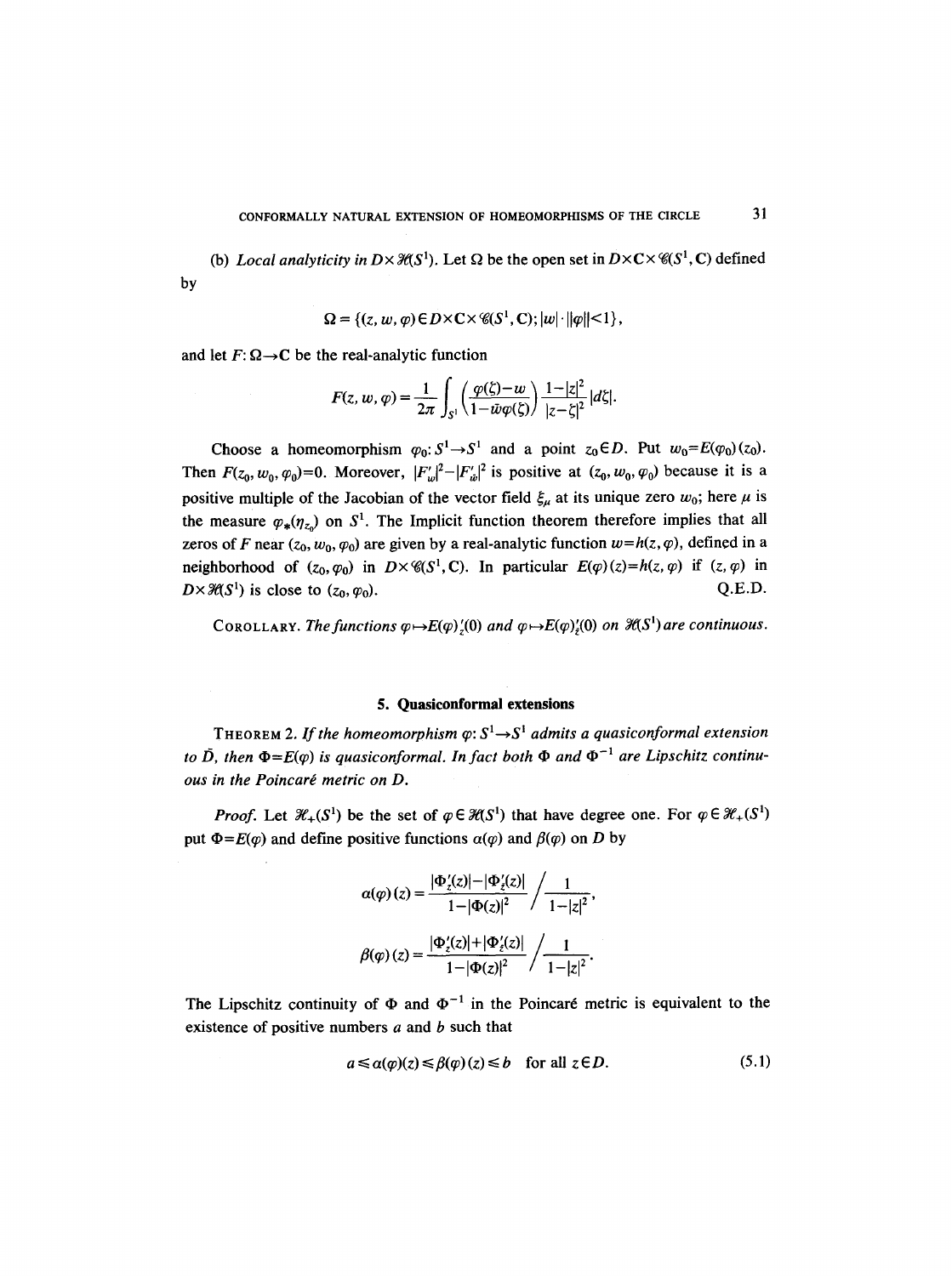These inequalities in turn imply that  $\Phi$  is quasiconformal with dilatation ratio  $\leq b/a$ . We must therefore prove that if  $\varphi$  admits a quasiconformal extension to  $\vec{D}$ , then (5.1) holds for some positive numbers  $a$  and  $b$ .

Since  $G$  is a group of isometries in the Poincaré metric, the conformal naturality of the map  $\varphi \rightarrow \Phi$  implies that

$$
\alpha(g \circ \varphi \circ h) = \alpha(\varphi) \circ h \quad \text{and} \quad \beta(g \circ \varphi \circ h) = \beta(\varphi) \circ h
$$

for all g and h in  $G<sub>+</sub>$ . Therefore it suffices to prove that

$$
a(K) = \inf \{ \alpha(\varphi)(0) ; \varphi \in \mathcal{H}_K(S^1) \}
$$

and

$$
b(K) = \sup \{ \beta(\varphi)(0); \varphi \in \mathcal{H}_K(S^1) \}
$$

are finite positive numbers if  $\mathcal{H}_k(S^1)$  is the set of  $\varphi \in \mathcal{H}_+(S^1)$  that admit a K-quasiconformal extension to  $\bar{D}$  and fix the points 1,i, and  $-1$ . That is easy. Theorem 1 implies that the functions  $\varphi \mapsto \alpha(\varphi)(0)$  and  $\varphi \mapsto \beta(\varphi)(0)$  are positive on  $\mathcal{H}_+(S^1)$ . They are also continuous, by Proposition 2 and its corollary. Since the set  $\mathcal{H}_k(S^1) \subset \mathcal{H}_+(S^1)$  is compact (see § 5 of [13, Chapter II]), we must have  $0 \lt a(K)$  and  $b(K) \lt \infty$ . Q.E.D.

*Remarks.* (1) The proof shows that for each  $K \ge 1$  there is a number  $K^*$  such that  $\Phi$ is K\*-quasiconformal if  $\varphi$  has a K-quasiconformal extension. We shall estimate K\* as a function of  $K$  in Sections 9 and 10.

(2) The proof used only the fact that the set of  $\varphi \in \mathcal{H}_+(S^1)$  admitting a Kquasiconformal extension to  $\overrightarrow{D}$  is  $G_{+} \times G_{+}$  invariant and has compactness properties. The fact that invariance and compactness properties of this kind characterize the  $\varphi \in \mathcal{H}_+(S^1)$  with quasiconformal extensions to  $\overline{D}$  was proved by Beurling and Ahlfors [6]. They also gave a simple geometric characterization of these  $\varphi$  and defined a quasiconformal extension operator  $\varphi \mapsto \Phi$ . Their extension operator is not conformally natural, but it can be taken to be  $G_{\zeta} \times G_{\zeta}$  equivariant if  $G_{\zeta}$  is the subgroup of G leaving a given point  $\xi \in S^1$  fixed.

### **6.** Dependence on  $\mu$

The most important invariant of a quasiconformal map  $f: \overline{D} \rightarrow \overline{D}$  is its complex dilatation

 $\mu(f) = f'_{\tau}/f'_{\tau}$ .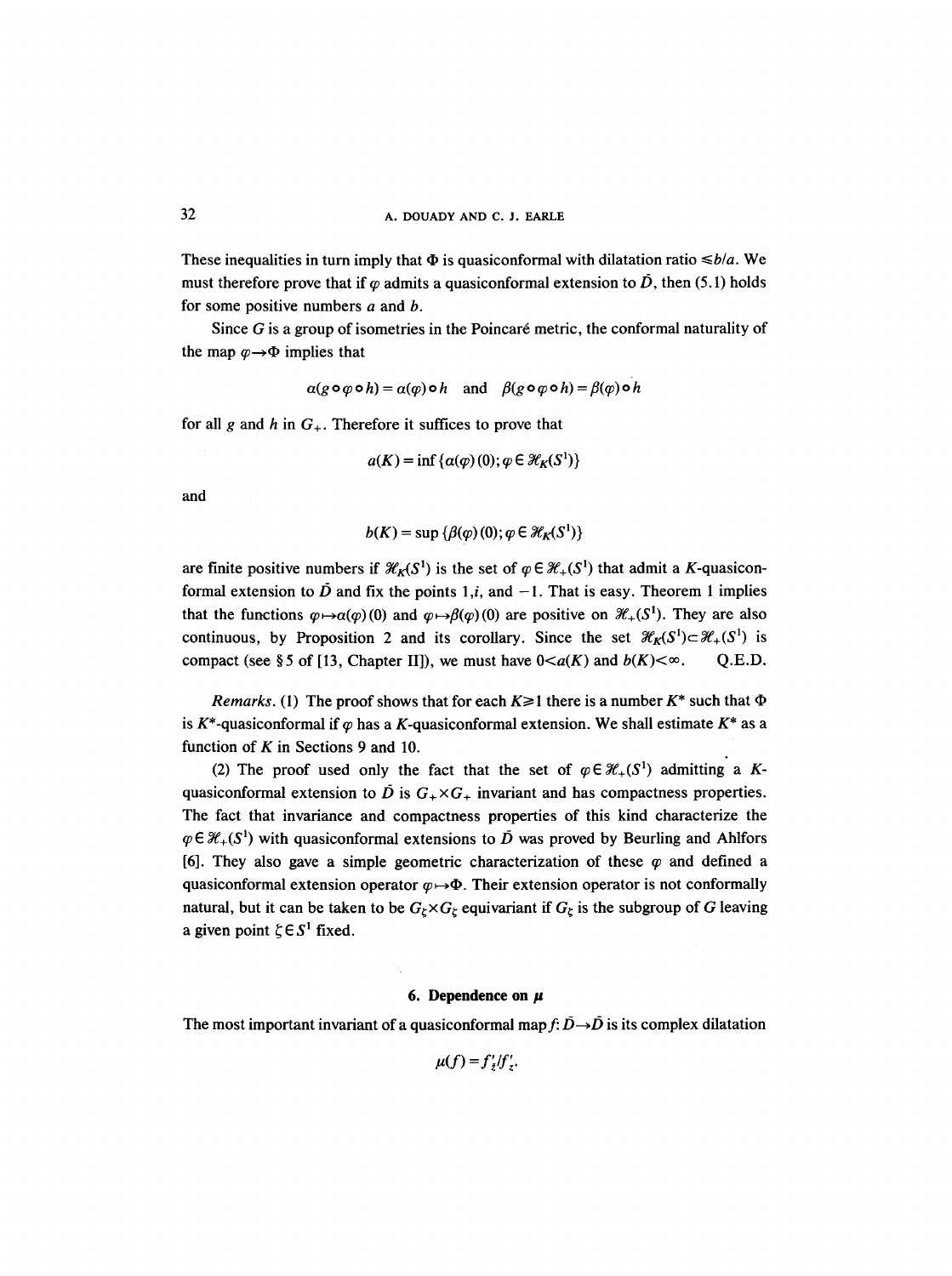In this section we study how  $\mu(\Phi)$  depends on  $\varphi$  if  $\Phi = E(\varphi)$  is quasiconformal. We need some notations.

Let M be the open unit ball in the Banach space  $L^{\infty}(D, \mathbb{C})$ . For each  $\mu \in M$  there is **a** unique quasiconformal map  $f^{\mu}$  of  $\overrightarrow{D}$  onto itself that fixes the points 1,i, and -1 and satisfies the Beltrami equation

$$
f'_{\bar{z}} = \mu f'_{z}
$$

in D. Let  $\varphi^{\mu}$  be the restriction of  $f^{\mu}$  to  $S^1$ . By Theorem 2,  $E(\varphi^{\mu})$ :  $\bar{D} \rightarrow \bar{D}$  is quasiconformal, so its complex dilatation belongs to  $M$ . That determines a map

$$
\sigma: \mu \mapsto E(\varphi^{\mu})/E(\varphi^{\mu})'_{z} \tag{6.1}
$$

from M to M. Since  $E(q^{\mu})$  fixes the points 1,*i*, and -1, (6.1) implies

$$
E(\varphi^{\mu}) = f^{\sigma(\mu)} \quad \text{for all } \mu \in M. \tag{6.2}
$$

PROPOSITION 3. The map  $\sigma: M \rightarrow M$  defined by (6.1) is continuous. In fact, if 0<k< 1, *then o is uniformly continuous on the set* 

$$
M_k = \{\mu \in M; ||\mu|| \leq k\}.
$$

*Proof.* Fix  $k \in [0,1]$ . First we shall prove that the function  $\mu \mapsto \sigma(\mu)(0)$  is uniformly continuous on  $M_k$ . If not, there are sequences  $(\mu_n)$  and  $(\nu_n)$  in  $M_k$  and a number  $\varepsilon > 0$ such that  $||\mu_n-\nu_n||\rightarrow 0$  but

$$
|\sigma(\mu_n)(0) - \sigma(\nu_n)(0)| > \varepsilon \quad \text{for all } n. \tag{6.3}
$$

By passing to a subsequence we may assume that  $f^{\mu_n}$  converges uniformly in  $\overline{D}$  to some  $f^{\mu}$ . Since  $||\mu_n - \nu_n|| \to 0$ ,  $f^{\nu_n}$  also converges to  $f^{\mu}$  uniformly in  $\bar{D}$ . But then the corollary to Proposition 2 implies that  $\sigma(\mu_n)(0)$  and  $\sigma(\nu_n)(0)$  converge to the same limit  $\sigma(\mu)(0)$ . That contradicts (6.3), so  $\mu \mapsto \sigma(\mu)(0)$  is uniformly continuous in  $M_k$ .

We will use conformal naturality to finish the proof. First we identify  $M$  with the set of bounded measurable conformal structures on D by associating the function  $\mu \in M$ with the conformal class of the metric

$$
ds = |dz + \mu(z) dz|.
$$
 (6.4)

We denote by  $D_{\mu}$  the disk D with the conformal structure determined by (6.4). Thus,  $f^{\mu}: D_{\mu} \rightarrow D_0$  is a conformal map.

<sup>3-868285</sup> *Acta Mathematica* 157. Imprim6 le 15 octobre 1986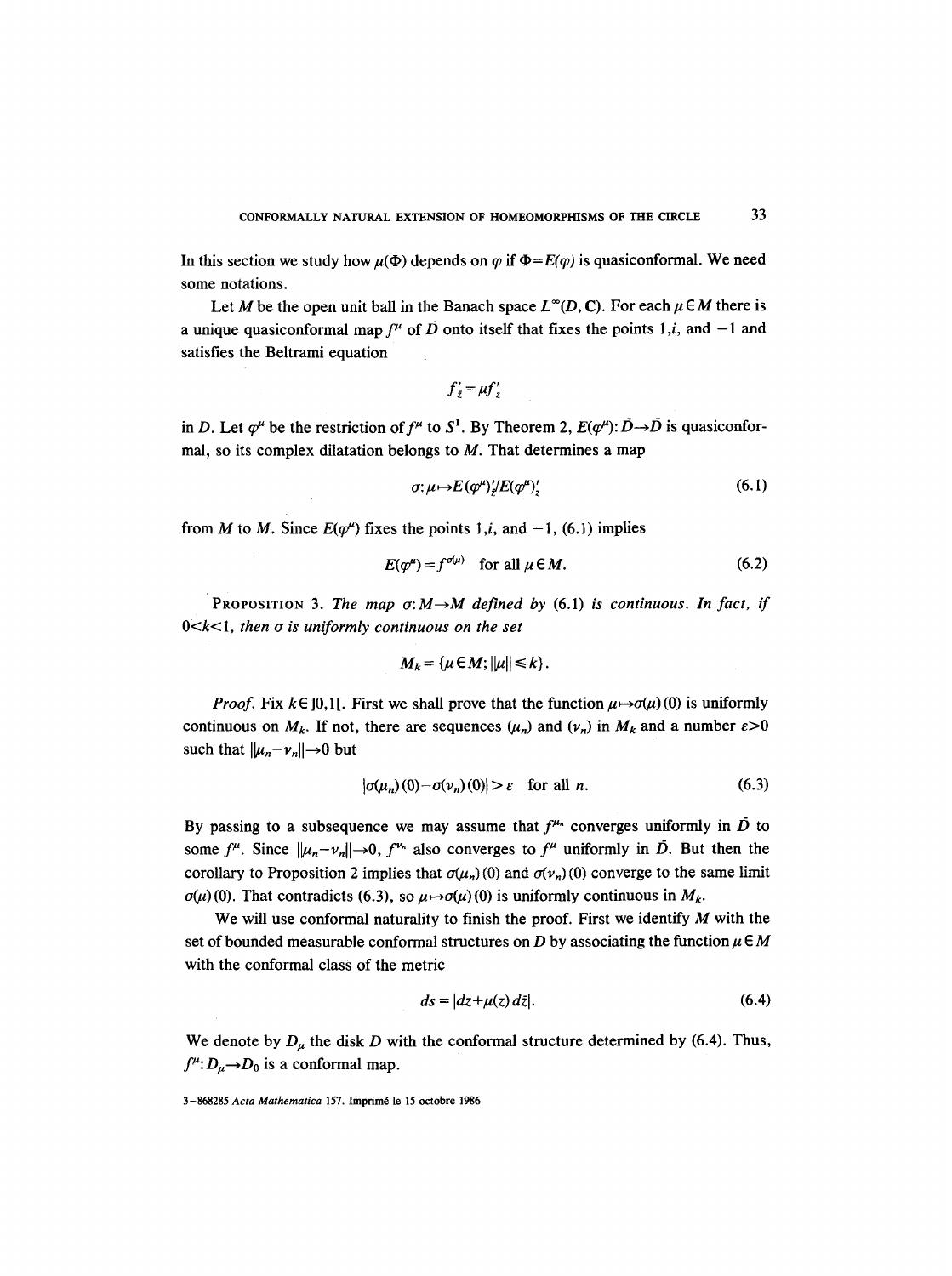The group G acts on M so that  $v=g_*(\mu)$  if and only if the map  $g: D_\mu \to D_\nu$  is conformal. Explicitly,

$$
\nu = g_*(\mu) \quad \text{if and only if} \quad \mu = (\nu \circ g) \bar{g}'/g' \text{ for } g \in G_+,
$$
  

$$
\nu = g_*(\mu) \quad \text{if and only if} \quad \bar{\mu} = (\nu \circ g) \overline{g'_t}/g'_t \text{ for } g \in G \setminus G_+.
$$
 (6.5)

LEMMA 4.  $v=g_*(\mu)$  *if and only if*  $f^v \circ g \circ (f^{\mu})^{-1} \in G$ .

*Proof.* By definition,  $v = g_*(\mu)$  if and only if  $g: D_{\mu} \to D_{\nu}$  is conformal. Since  $f^{\nu}: D_{\nu} \to D_0$  and  $f^{\mu}: D_{\mu} \to D_0$  are conformal,  $\nu = g_*(\mu)$  if and only if

$$
f^{\nu} \mathop{\rm o}\nolimits g \mathop{\rm o}\nolimits (f^{\mu})^{-1} \mathop{:} D_0 {\rightarrow} D_0
$$

is conformal. Q.E.D.

COROLLARY. *The map*  $\sigma$ *: M -> M* is conformally natural.

*Proof.* If  $g \in G$  and  $v = g_*(\mu)$ , then Lemma 4 gives

 $f^{\nu} \circ g = h \circ f^{\mu}$ 

for some  $h \in G$ . Therefore  $\varphi^{\nu} \circ g = h \circ \varphi^{\mu}$  on  $S^{1}$ , so

$$
E(\varphi^{\nu}) \circ g = h \circ E(\varphi^{\mu})
$$

in  $\tilde{D}$ . By (6.2),  $f^{\sigma(\nu)} \circ g = h \circ f^{\sigma(\mu)}$ , so Lemma 4 implies  $\sigma(\nu) = g_*(\sigma(\mu))$ . Q.E.D.

*End of proof of Proposition* 3. We have already proved that given  $k \in ]0,1[$  and  $\varepsilon > 0$ there is  $\delta > 0$  such that

$$
|\sigma(\mu)(0)-\sigma(\nu)(0)|<\varepsilon
$$

if  $\|\mu-\nu\|<\delta$  and  $\mu, \nu \in M_k$ . If  $g \in G$ , then (6.5) implies  $\|g_*(\mu)\|=\|\mu\|$  and  $||g_*(\mu)-g_*(\nu)||=||\mu-\nu||$ , so (6.5) and the corollary to Lemma 4 give

$$
|\sigma(\mu)(g^{-1}(0)) - \sigma(\nu)(g^{-1}(0))| = |\sigma(g_*(\mu))(0) - \sigma(g_*(\nu))(0)| < \varepsilon
$$

if  $\|\mu-\nu\|\leq \delta$  and  $\mu,\nu \in M_k$ . But  $g^{-1}(0)$  is any point of D. Q.E.D.

*Remark.* We shall prove in Section 8 that  $\sigma: M \rightarrow M$  is a real-analytic map.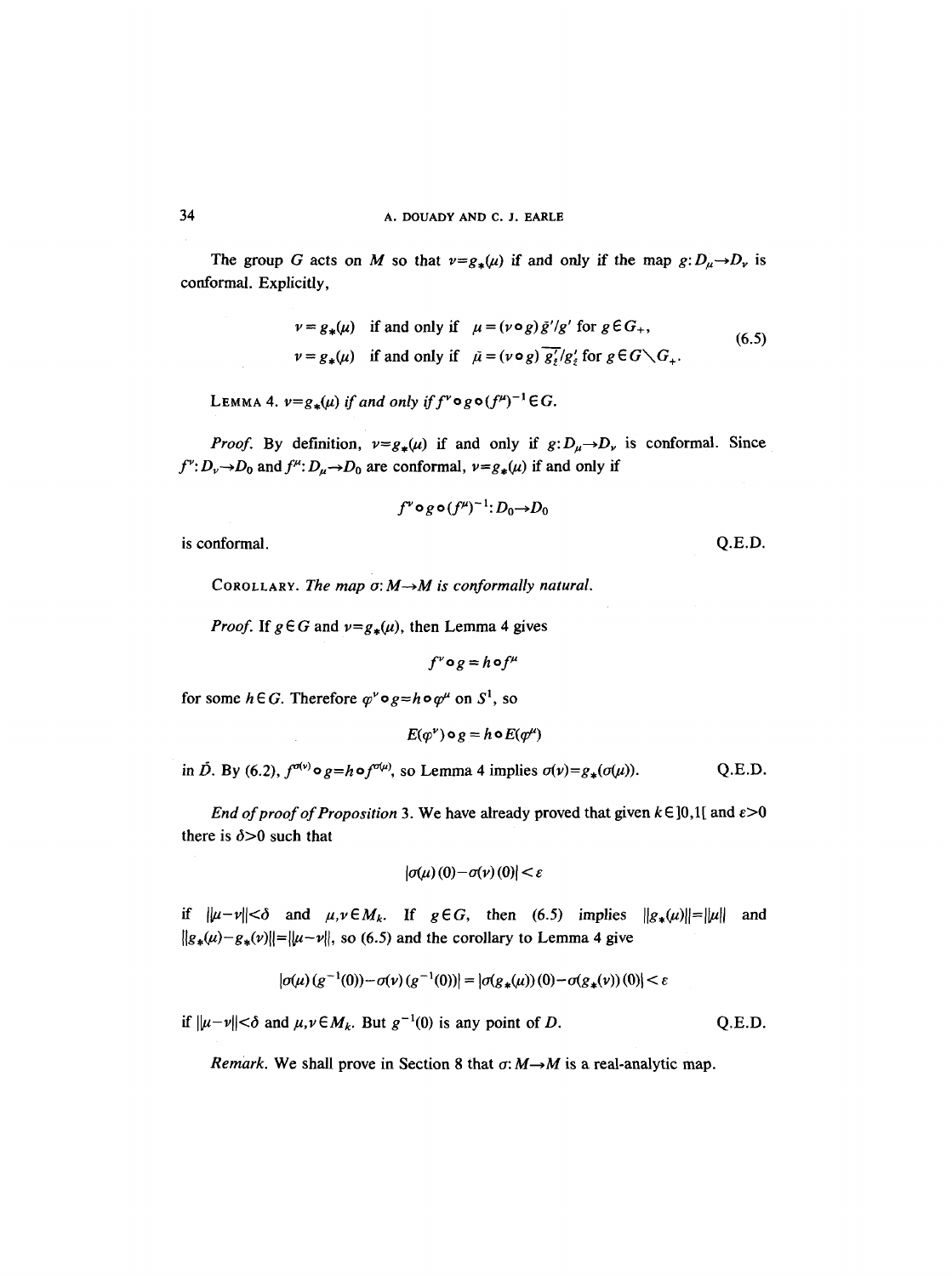#### **7. Teichmiiller spaces**

If  $\Gamma$  is a Fuchsian group (discrete subgroup of G), we define

$$
M(\Gamma) = {\mu \in M; \gamma_*(\mu) = \mu \text{ for all } \gamma \in \Gamma}.
$$
 (7.1)

Equivalently, by Lemma 4,

$$
M(\Gamma) = {\mu \in M; f^{\mu} \circ \gamma \circ (f^{\mu})^{-1} \in G \text{ for all } \gamma \in \Gamma}.
$$
 (7.2)

The Teichmüller space  $T(\Gamma)$  is defined by

$$
T(\Gamma) = \{ \varphi \in \mathcal{H}(S^1) ; \varphi = \varphi^{\mu} \text{ for some } \mu \in M(\Gamma) \}.
$$

We denote by 1 the trivial subgroup of G, so that  $M(1)=M$  and  $T(1)$  is the set of  $\varphi \in \mathcal{H}(S^1)$  that fix the points 1,i, and  $-1$  and admit a quasiconformal extension to  $\overline{D}$ .

The conformal naturality of the assignment  $\varphi \mapsto E(\varphi)$  leads to a simple proof of the following theorem of Tukia.

PROPOSITION 4 (Tukia [16]). *For any Fuchsian group F,* 

$$
T(\Gamma) = \{ \varphi \in T(1); \varphi \circ \gamma \circ \varphi^{-1} \in G \text{ for all } \gamma \in \Gamma \}.
$$

*Proof.* Put  $S = \{ \varphi \in T(1); \varphi \circ \varphi \circ \varphi^{-1} \in G \text{ for all } \gamma \in \Gamma \}$ . Then  $\varphi^{\mu} \in S$  for all  $\mu \in M(\Gamma)$ , by (7.2), so  $T(\Gamma) \subset S$ . Conversely, if  $\varphi \in S$ , then by conformal naturality

$$
E(\varphi) \circ \gamma \circ E(\varphi)^{-1} \in G \quad \text{for all } \gamma \in \Gamma.
$$

Moreover, by Theorem 2,  $E(\varphi)$  is quasiconformal and  $E(\varphi)=f^{\mu}$ , where  $\mu \in M$  is given by

$$
\mu = E(\varphi)_z^{\prime}/E(\varphi)_z^{\prime}.
$$

Since  $f^{\mu} \circ \gamma \circ (f^{\mu})^{-1} \in G$  for all  $\gamma \in \Gamma$ ,  $\mu \in M(\Gamma)$  and  $\varphi^{\mu} = \varphi \in T(\Gamma)$ . Q.E.D.

The space  $M(\Gamma)$  inherits a topology from  $L^{\infty}(D, C)$ , and  $T(\Gamma)$  is given the quotient topology induced by the map  $\pi: M(\Gamma) \to T(\Gamma)$  defined by  $\pi(\mu) = \varphi^{\mu}$ . It is clear from (6.5) and (7.1) that  $M(\Gamma)$  is a convex, hence contractible, subset of  $L^{\infty}(D, C)$ . Our next goal is to prove that  $T(\Gamma)$  is also contractible. That will be an easy consequence of

**LEMMA 5.** If  $\Gamma$  is a Fuchsian group and  $\sigma: M \rightarrow M$  is defined by (6.1), then

(a) a *maps* M(F) *into itself,*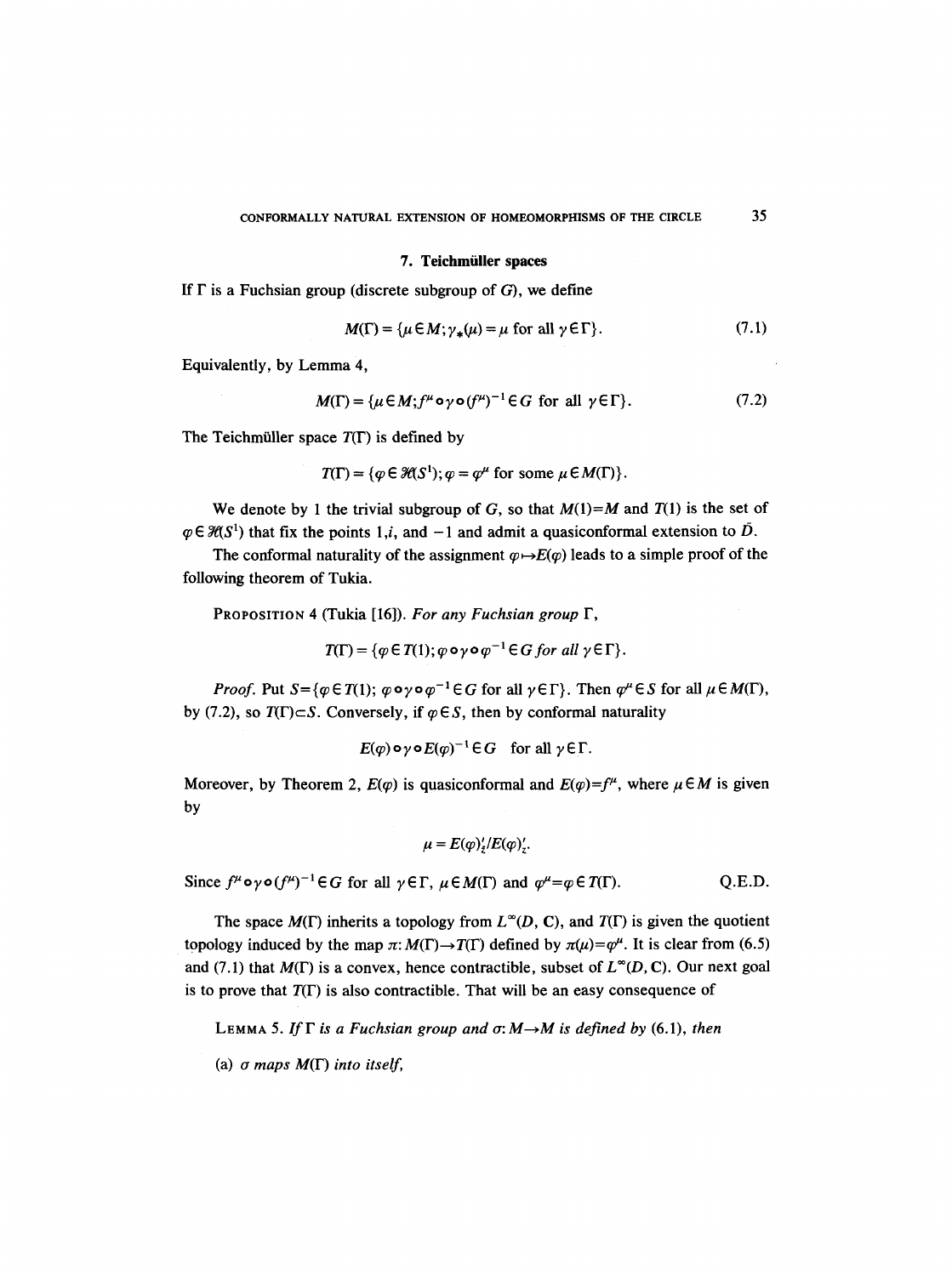(b) *there is a continuous map s:*  $T(\Gamma) \rightarrow M(\Gamma)$  *such that s* $\circ \pi = \sigma: M(\Gamma) \rightarrow M(\Gamma)$ ,

(c)  $\pi \circ \sigma = \pi : M(\Gamma) \rightarrow M(\Gamma)$ .

*Proof.* (a) Let  $\mu \in M(\Gamma)$ . Then  $\varphi$ <sup> $\mu \in T(\Gamma)$  and, as we saw in the proof of Proposi-</sup> tion 4,

$$
E(\varphi^{\mu}) \circ \gamma \circ E(\varphi^{\mu})^{-1} \in G \quad \text{for all } \gamma \in \Gamma.
$$

By (6.2),  $E(\varphi^{\mu}) = f^{\sigma(\mu)}$ , so  $\sigma(\mu) \in M(\Gamma)$ .

(b) By definition, if  $\pi(\mu) = \pi(\nu)$ , then  $\varphi^{\mu} = \varphi^{\nu}$ , so  $E(\varphi^{\mu}) = E(\varphi^{\nu})$  and  $\sigma(\mu) = \sigma(\nu)$ . Hence there is a well defined map s:  $T(\Gamma) \rightarrow M(\Gamma)$  such that  $s \circ \pi = \sigma$  on  $M(\Gamma)$ . The map s is continuous because  $\sigma$  is, by Proposition 3.

(c) Since  $E(\varphi^{\mu})=f^{\sigma(\mu)}$ ,  $\varphi^{\sigma(\mu)}$  is the restriction of  $E(\varphi^{\mu})$  to S<sup>1</sup>. Therefore  $\varphi^{\sigma(\mu)} = \varphi^{\mu}$  and  $\pi(\sigma(\mu)) = \pi(\mu)$ . Q.E.D.

THEOREM 3. *The Teichmiiller space* T(F) *of any Fuchsian group F is contractible.* 

*Proof.* By Lemma 5,  $\pi \circ s \circ \pi = \pi \circ \sigma = \pi$ , so  $\pi \circ s$ :  $T(\Gamma) \to T(\Gamma)$  is the identity map. Since  $M(\Gamma)$  is contractible, so is  $T(\Gamma)$ . An explicit contraction is the map  $(\varphi, t) \rightarrow \pi((1-t) s(\varphi))$  from  $T(\Gamma) \times [0,1]$  to  $T(\Gamma)$ . Q.E.D.

*Remarks.* (1) For more information about Teichmüller spaces see Bers [5] and the literature quoted there.

(2) It is classical that  $T(\Gamma)$  is contractible when  $T(\Gamma)$  is finite dimensional (i.e.  $\Gamma \setminus D$ has finite Poincaré area). The contractibility for all  $\Gamma$  was conjectured by Bers [3, Lecture 1], who introduced the infinite dimensional Teichmüller spaces. Bers' conjecture was proved for  $\Gamma = 1$  in [11] and announced for finitely generated subgroups of  $G_{+}$ in [9]. Tukia [15] proved that  $T(\Gamma)$  is contractible for many infinitely generated groups F, and indeed is homeomorphic to a Banach space in many cases. He also informed the second author in 1983 that the methods of [16] can be extended to prove that all  $T(\Gamma)$ are contractible.

(3) If  $\Gamma \subset G_+$ , Proposition 4 has an equivalent formulation. By results of Bers [4], there is a homeomorphism  $\theta$  from  $T(1)$  onto an open subset  $\Delta$  of the Banach space B of holomorphic functions f on  $C\setminus\overline{D}$  with norm

$$
||f|| = \sup \{f(z) | (1-|z|^2)^2; |z| > 1\} < \infty.
$$

 $G_+$  acts on B so that  $g \cdot f=h$  if and only if  $f=(h\circ g)(g')^2$ . Bers proves that  $\theta$  maps  $T(\Gamma)$ homeomorphically into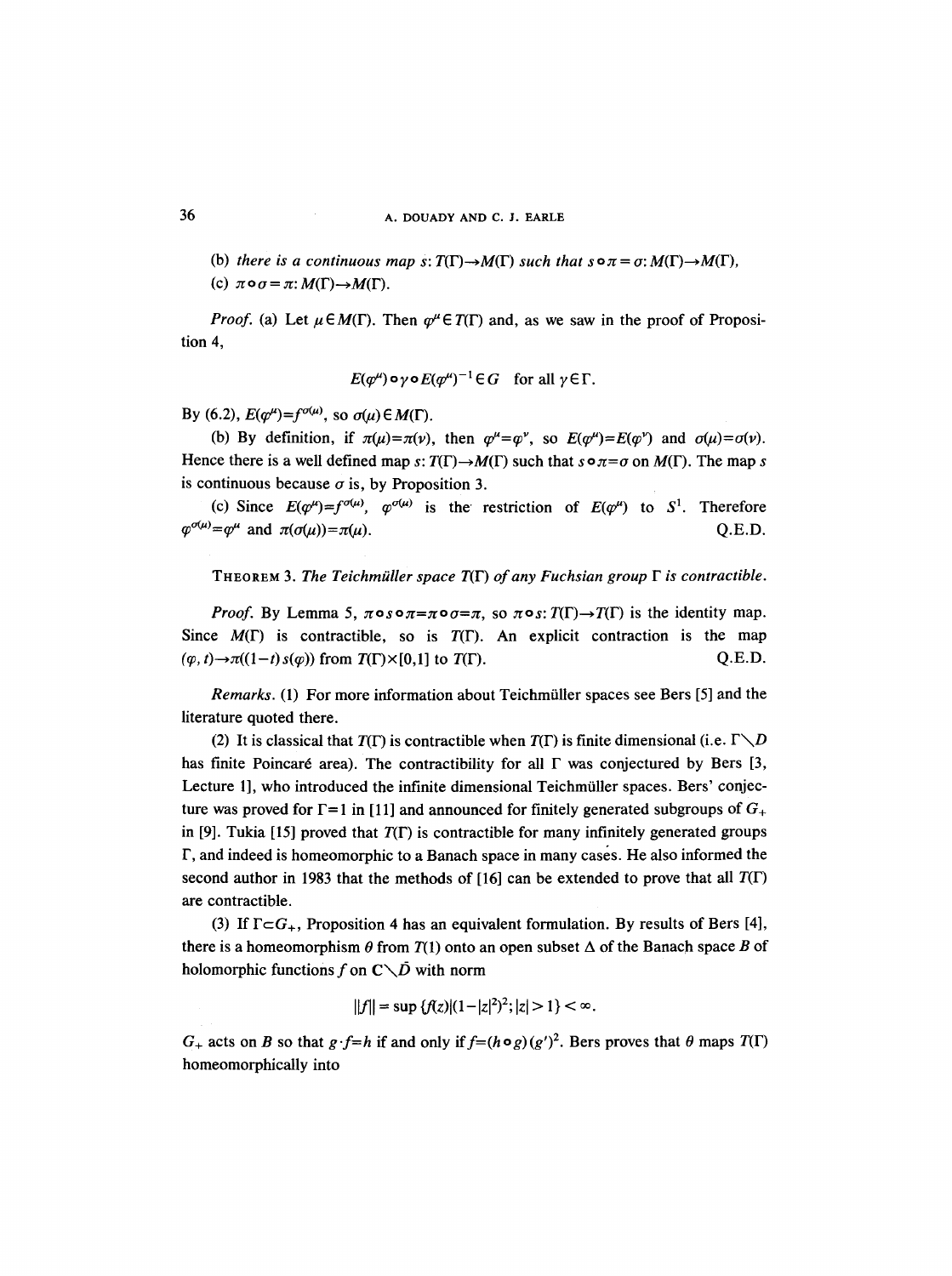$$
B(\Gamma) = \{ f \in B; \gamma \cdot f = f \quad \text{for all } \gamma \in \Gamma \},
$$

so  $\theta(T(\Gamma))\subset B(\Gamma)\cap \Delta$ . If

$$
S = \{ \varphi \in T(1); \varphi \circ \gamma \circ \varphi^{-1} \in G \quad \text{for all } \gamma \in \Gamma \},
$$

then the Lemma in [8] says that  $\theta(S)=B(\Gamma)\cap \Delta$ , so Proposition 4 is equivalent to the statement

$$
\theta(T(\Gamma))=B(\Gamma)\cap\Delta.
$$

For further comments on Proposition 4 see Section two of Tukia [16].

#### **8. Analytic dependence on**  $\mu$

In this section we shall prove that  $\sigma: M \rightarrow M$  is a real-analytic map. First we need to strengthen the corollary to Proposition 2.

LEMMA 6. For each  $\varphi_0 \in \mathcal{H}_+(S')$  there is a holomorphic function f: V $\rightarrow$ C, defined *in an open neighborhood V of*  $\varphi_0$  *in*  $\mathcal{C}(S^1, \mathbb{C})$ , *such that* 

$$
|f(\varphi)| < 1 \quad \text{for all } \varphi \in V,\tag{8.1}
$$

$$
f(\varphi) = E(\varphi)'_{\underline{\mathbf{z}}}(0)/E(\varphi)'_{\underline{\mathbf{z}}}(0) \quad \text{for all } \varphi \in V \cap \mathcal{H}_+(\mathbf{S}^1). \tag{8.2}
$$

*Proof.* The proof of Proposition 2 shows that for each  $\varphi_0 \in \mathcal{H}_+(S^1)$  there is a realanalytic function  $h(z, \varphi)$ , defined for  $(z, \varphi)$  near  $(0, \varphi_0)$  in  $C \times \mathcal{C}(S^1, C)$ , such that  $E(\varphi)(z) = h(z, \varphi)$  if  $\varphi \in \mathcal{H}_+(S^1)$  and  $(z, \varphi)$  is in the domain of h. The complex derivatives  $h'(0, \varphi)$  and  $h'(0, \varphi)$  are real-analytic functions of  $\varphi$ , and

$$
|h'_z(0,\varphi_0)| < |h'_z(0,\varphi_0)|,
$$

so  $f(\varphi)=h'_{\zeta}(0,\varphi)/h'_{\zeta}(0,\varphi)$  is real-analytic and satisfies (8.1) and (8.2) in some open neighborhood V of  $\varphi_0$ .

Now the map  $H: \mathcal{C}(S^1, \mathbb{C}) \to \mathcal{C}(S^1, \mathbb{C})$  defined by

 $H(\psi)(\zeta) = \zeta \exp(i\psi(\zeta))$  for all  $\zeta \in S^1$  and  $\psi \in \mathcal{C}(S^1, \mathbb{C})$ 

is holomorphic. Choose  $\psi_0 \in \mathcal{C}(S^1, C)$  so that  $H(\psi_0) = \varphi_0$ . By the Inverse function theorem, H maps some open neighborhood W of  $\psi_0$  biholomorphically onto an open neighborhood  $H(W)$  of  $\varphi_0$  in  $\mathcal{C}(S^1, \mathbb{C})$ ; we may assume  $H(W) \subset V$ . Since the function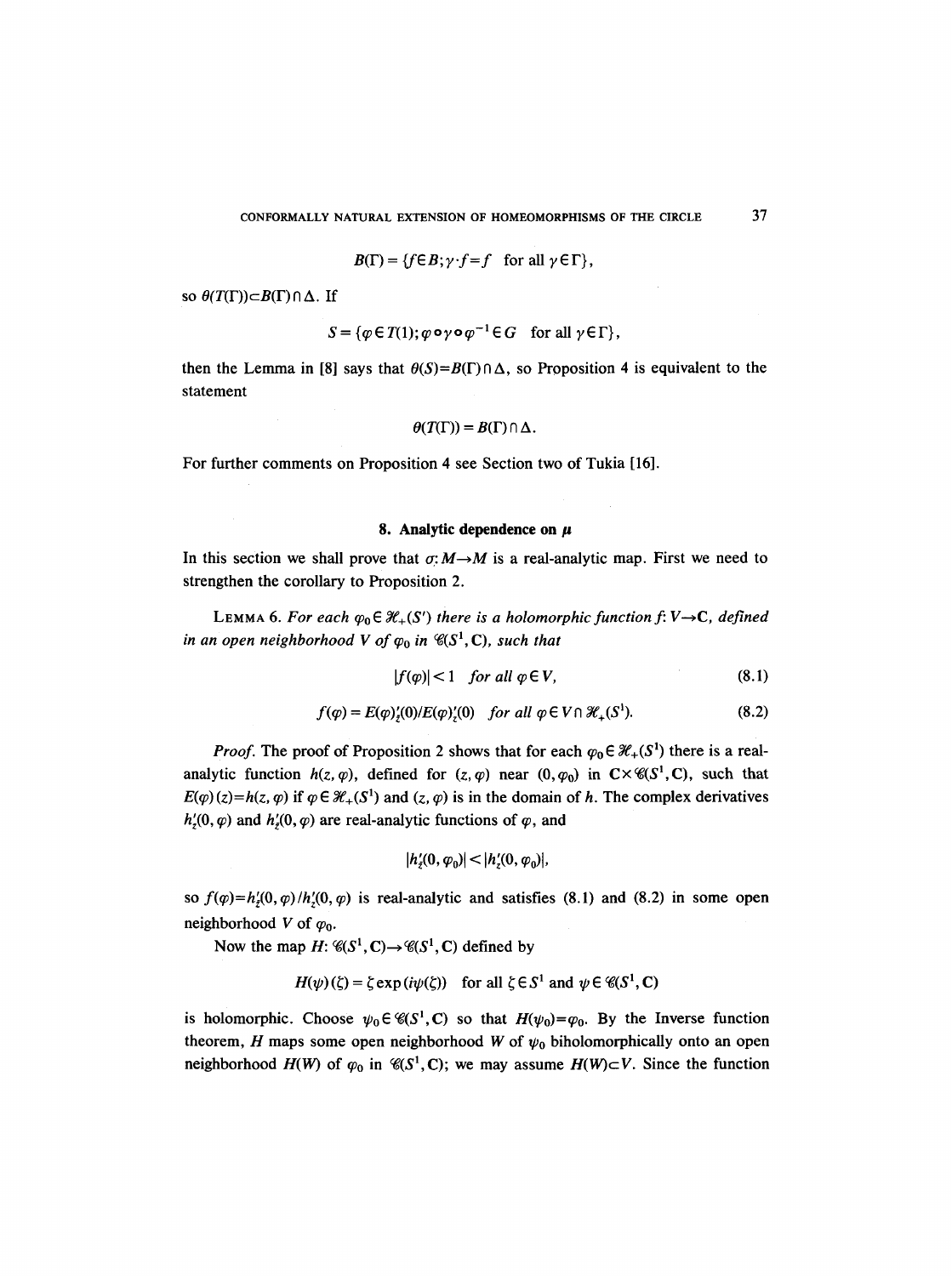$f \circ H$  is real-analytic in W, there is a holomorphic function  $F$ , defined in an open neighborhood  $W' \subset W$  of  $\psi_0$ , such that  $|F(\psi)| < 1$  for all  $\psi \in W'$  and  $F=f \circ H$  in  $W \cap \mathcal{C}(S^1, \mathbb{R})$ . The function  $F \circ H^{-1}$  is holomorphic in  $H(W')$  and equals f on  $H(W') \cap \mathcal{H}_+(S^1).$  Q.E.D.

THEOREM 4. *The map*  $\sigma$ *: M*  $\rightarrow$  *M defined by* (6.1) *is real-analytic.* 

*Proof.* Let  $M(C)$  be the open unit ball in  $L^{\infty}(C, C)$ , and define a conjugate linear involution  $\mu \mapsto \mu^*$  of  $L^{\infty}(C, C)$  onto itself by

$$
\mu^*(z) = \bar{\mu}(1/\bar{z}) (z/\bar{z})^2 \quad \text{for all } z \in \mathbb{C}.
$$

Let  $M^*={\mu\in M(C); \mu=\mu^*}.$  The map that sends  $\mu$  to its restriction to D is a realanalytic equivalence of  $M^*$  with M, and we shall identify M with  $M^*$  for the remainder of this section.

The projection operator  $P\mu=(\mu+\mu^*)/2$  has norm one, and so does *I-P*; note that  $P(M(C))=M^*$ .

For each  $\mu \in M(C)$  there is a unique quasiconformal map  $f^{\mu}$  of the extended complex plane onto itself that fixes the points  $1,i$ , and  $-1$  and satisfies the Beltrami equation

$$
f'_{\bar{z}} = \mu f'_{z}
$$

in C. Let  $\varphi^{\mu}$  be the restriction of  $f^{\mu}$  to  $S^1$ . For  $\mu \in M^*$ ,  $f^{\mu}(D)=D$ , so the new definitions of  $f^{\mu}$  and  $\varphi^{\mu}$  agree with the old ones.

Now the results of Ahlfors and Bers [2] show that if  $0 < k' < 1$  there is  $r' > 0$  such that

$$
|\varphi^{\mu}(\zeta)| < 2 \quad \text{if } \zeta \in S^1, \ |\mu| < k' \text{ and } |\mu - P\mu| < r'.
$$

Further, the map  $\mu \mapsto \varphi^{\mu}$  from

$$
V(k', r') = \{ \mu \in M(C); ||\mu|| < k' \text{ and } ||\mu - P\mu|| < r' \}
$$

to  $\mathcal{C}(S^1, C)$  is holomorphic (and bounded). Since the set  $V(k', r')$  is convex, it follows that  $\mu \mapsto \varphi^{\mu}$  is Lipschitz continuous on  $V(k, r)$  if  $0 \lt k \lt k'$  and  $0 \lt r \lt r'$ . We conclude that given any  $k \in [0,1]$  and  $\delta > 0$ , there is r > 0 such that

$$
\|\varphi^{\mu}-\varphi^{\nu}\|<\delta \quad \text{if } \mu \text{ and } \nu\in V(k,r) \text{ and } \|\mu-\nu\|
$$

Now fix  $k \in ]0,1[$  and put  $M_k^* = {\mu \in M^*; ||\mu|| < k}.$  The set

$$
A_k = \{ \varphi \in \mathcal{H}_+(S^1); \varphi = \varphi^\mu \text{ for some } \mu \in M_k^* \}
$$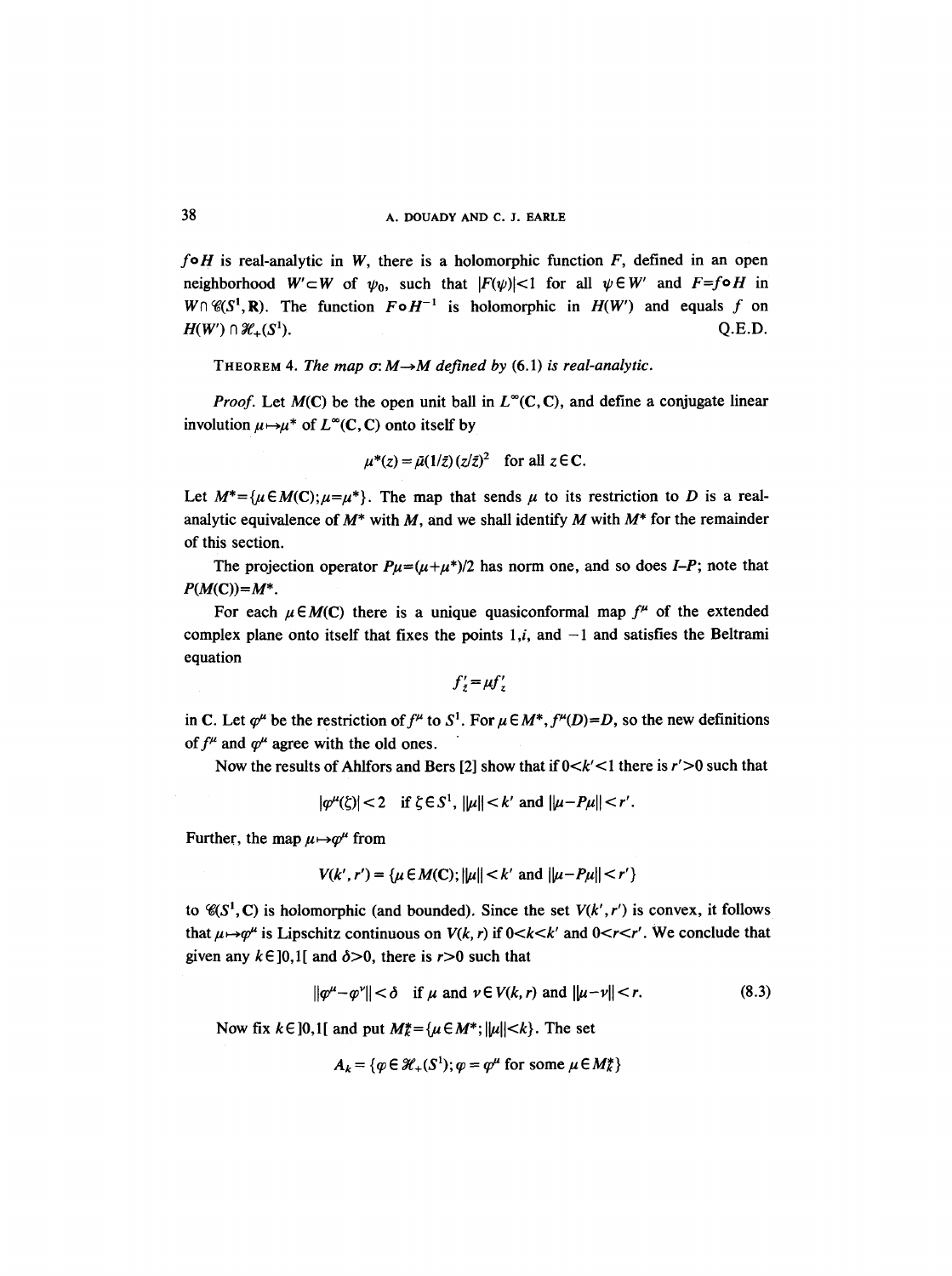has compact closure in  $\mathcal{C}(S^1, C)$ . Therefore, by Lemma 6, there is  $\delta > 0$  such that for every  $\varphi_0 \in A_k$  there is a holomorphic function  $f: B(\varphi_0, \delta) \to \mathbb{C}$  that satisfies (8.1) and (8.2) with  $V=B(\varphi_0, \delta)$ . Given that  $\delta > 0$ , choose  $r > 0$  so that (8.3) holds.

By construction, for each  $\mu_0 \in M_k^*$  there is a holomorphic function  $F(\mu)=f(\varphi^{\mu})$ , defined in the convex open set  $V(k, r) \cap B(u_0, r)$ , such that

$$
|F(\mu)| < 1 \tag{8.4}
$$

and

$$
F(\mu) = \sigma(\mu)(0) \quad \text{if } \mu \in M^*.
$$
 (8.5)

These open sets cover  $V(k, r)$ , so analytic continuation produces a holomorphic function  $F: V(k, r) \rightarrow C$  that satisfies (8.4) and (8.5).

Again we will use conformal naturality to complete the proof. Formula (6.5) defines an action of G on  $L^{\infty}(C, C)$ , and the map P from  $L^{\infty}(C, C)$  to itself is conformally natural. Therefore the set  $V(k, r)$  is G-invariant, and we can define a map H from  $V(k, r)$  to the Banach space  $B(D, C)$  of bounded complex valued functions on D by putting

$$
H(\mu)(w) = F((g_w)_*(\mu)) \quad \text{for all } \mu \in V(k,r) \text{ and } w \in D.
$$

(Here  $g_w$  is defined as in formula (1.1).) Since  $(g_w)_*$  and F are holomorphic, the function  $\mu \mapsto H(\mu)(w)$  is holomorphic for each  $w \in D$ . Since  $|H(\mu)(w)| < 1$  for all  $w \in D$ and  $\mu \in V(k, r)$ , *H* is holomorphic (see for instance Lemma 3.4 in [10]). Finally, (8.5) and the conformal naturality of the map  $\sigma$  imply that  $H(u)(w) = \sigma(u)(w)$  for all  $\mu \in M_k^*$  and  $w \in D$ . Therefore  $\sigma$  is real-analytic in  $M_k^*$ .  $Q.E.D.$ 

#### **9.** The derivative of  $\sigma(\mu)$  at  $\mu=0$

**PROPOSITION** 5. The derivative of  $\sigma: M \rightarrow M$  at  $\mu=0$  is the linear map  $\sigma'(0)$ :  $L^{\infty}(D, \mathbb{C}) \to L^{\infty}(D, \mathbb{C})$  given by

$$
\sigma'(0)\,\nu(z) = \frac{3}{\pi} \int \int_{D} \frac{\nu(w)\,(1-|z|^2)^2}{(1-z\omega)^4} \,dudv \quad \text{for all } z \in D \text{ and } \nu \in L^{\infty}(D,\,C). \tag{9.1}
$$

*Proof.* Fix any  $\nu \in L^{\infty}(D, \mathbb{C})$ . For  $t \in \mathbb{R}$  sufficiently close to zero, Theorem 4 implies that

$$
\sigma(t\nu)=t\sigma'(0)\,\nu+o(t).
$$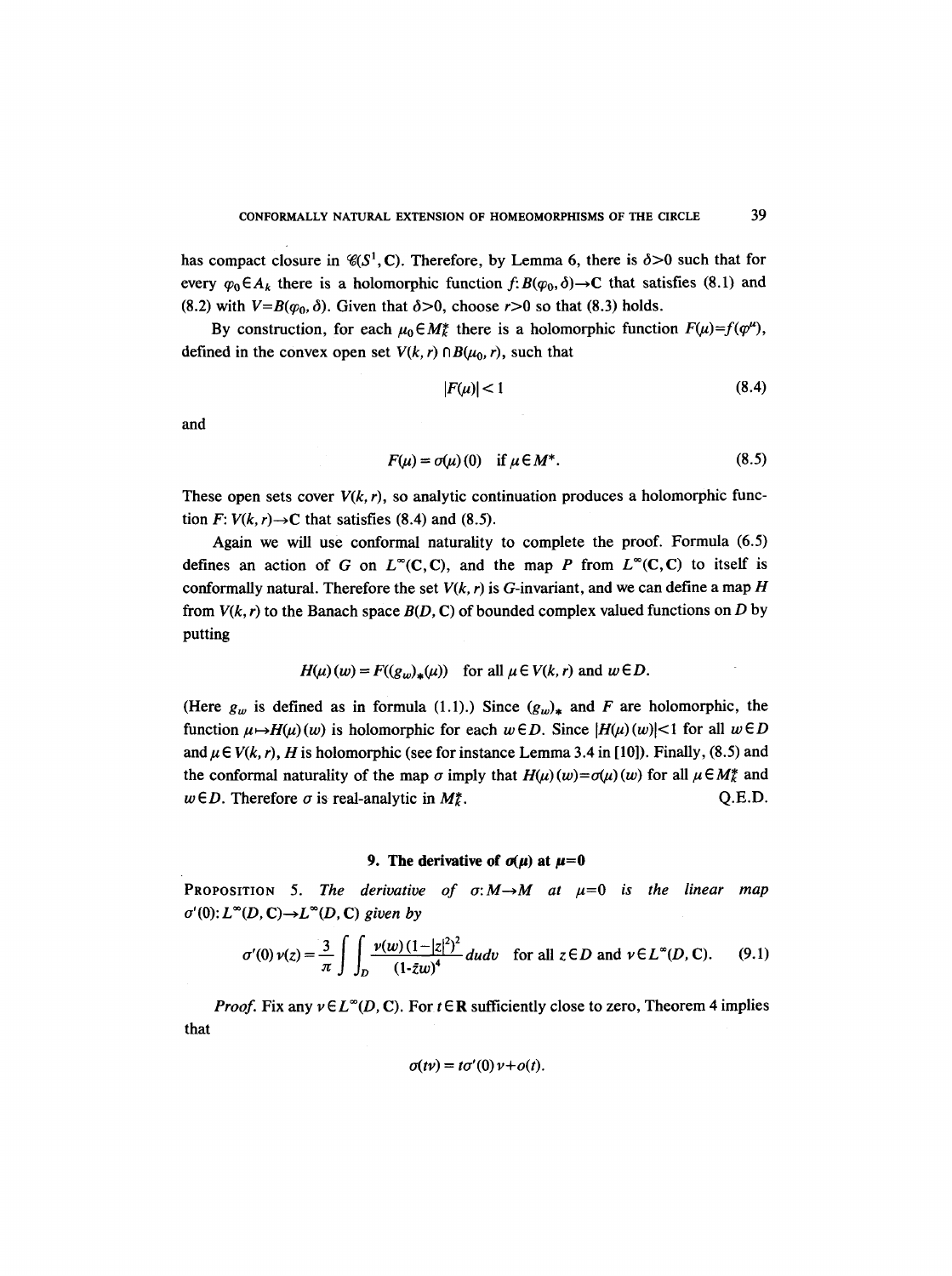By the results of Ahlfors-Bers [2],

$$
\varphi^{tv}(\zeta) = \zeta + t\dot{\varphi}(\zeta) + o(t) \quad \text{uniformly for } \zeta \in S^1
$$

and

$$
\Phi^{t\nu}(z) = f^{\sigma(t\nu)}(z) = z + t\dot{f}(z) + o(t) \quad \text{for all } z \in D.
$$

Further,  $\dot{f}'_{\bar{z}} = \sigma'(0) \nu$ .

Now, for  $z \in D$ , the definition of  $\Phi(z)$  gives

$$
0 = \frac{1}{2\pi} \int_{S^1} \frac{\varphi^{tv}(\xi) - \Phi^{tv}(z)}{1 - \bar{\Phi}^{tv}(z) \varphi^{tv}(\xi)} \frac{(1 - |z|^2)}{|z - \xi|^2} |d\xi|
$$
  
= 
$$
\frac{1}{2\pi} \int_{S^1} \left[ \frac{\xi - z}{1 - \bar{z}\xi} + t \left\{ \frac{\dot{\varphi}(\xi) - \dot{f}(z)}{1 - \bar{z}\xi} + \frac{(\xi - z)(\xi \dot{f}(z) + \bar{z}\dot{\varphi}(\xi))}{(1 - \bar{z}\xi)^2} \right\} \right] \frac{(1 - |z|^2)}{|z - \xi|^2} |d\xi| + o(t).
$$

Therefore

$$
0 = \frac{1}{2\pi} \int_{S^1} \left[ \frac{\dot{\varphi}(\zeta)}{1 - \bar{z}\zeta} + \frac{\bar{z}(\zeta - z) \dot{\varphi}(\zeta)}{(1 - \bar{z}\zeta)^2} - \frac{\dot{f}(z)}{1 - \bar{z}\zeta} + \frac{\zeta(\zeta - z) \dot{\bar{f}(z)}}{(1 - \bar{z}\zeta)^2} \right] \frac{(1 - |z|^2)}{|z - \zeta|^2} |d\zeta|,
$$
  

$$
\dot{f}(z) = \frac{1}{2\pi} \int_{S^1} \dot{\varphi}(\zeta) \left( \frac{1 - \bar{z}z}{1 - \bar{z}\zeta} \right)^2 \frac{(1 - |z|^2)}{|z - \zeta|^2} |d\zeta|
$$
  

$$
= \frac{1}{2\pi i} \int_{S^1} \dot{\varphi}(\zeta) \left( \frac{1 - \bar{z}z}{1 - \bar{z}\zeta} \right)^3 \frac{d\zeta}{\zeta - z},
$$

and

 $\frac{d}{dt} \left( \frac{d}{dt} \right)$ 

$$
\sigma'(0)\,\nu(z) = \dot{f}'_z(z) = \frac{3}{2\pi i} \int_{S^1} \dot{\varphi}(\zeta) \frac{(1-|z|^2)^2}{(1-\bar{z}\zeta)^4} \, d\zeta. \tag{9.2}
$$

Now the Ahlfors-Bers theory gives

$$
\dot{\varphi}(\zeta) = -\frac{1}{\pi} \int \int_{D} \frac{\nu(w) \, du \, dv}{w - \zeta} + h(\zeta)
$$

where h is continuous in  $\bar{D}$  and holomorphic in D. Since

$$
\frac{3}{2\pi i}\int_{S^1}h(\zeta)\frac{(1-|z|^2)^2}{(1-z\zeta)^4}d\zeta=0 \text{ for all } z\in D,
$$

by Cauchy's theorem, (9.2) gives

$$
\sigma'(0)\,\nu(z) = \frac{3}{2\pi i}\int_{S^1}\left(\frac{1}{\pi}\int\int_D\frac{\nu(w)}{\zeta-w}\,dudv\right)\frac{(1-|z|^2)^2}{(1-\bar{z}\zeta)^4}\,d\zeta.
$$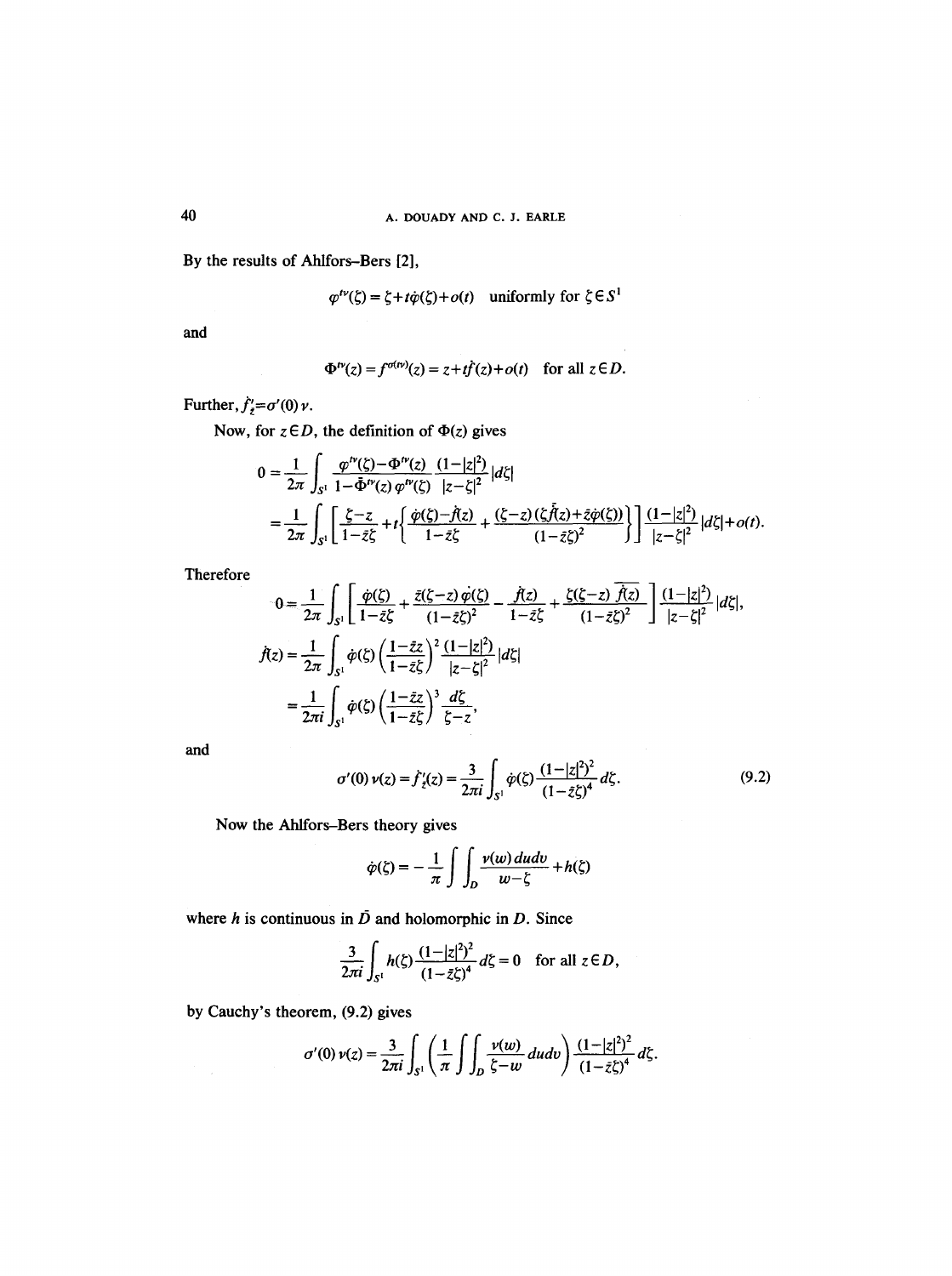An application of Fubini's theorem and Cauchy's formula gives (9.1). Q.E.D.

COROLLARY 1.  $\|\sigma'(0)\nu\| \leq 3\|\nu\|$  for all  $\nu \in L^{\infty}(D, C)$ .

*Proof.* For all  $z \in D$ ,

$$
|\sigma'(0)\,\nu(z)| \leq \frac{3||\nu||}{\pi} \int \int_D \frac{(1-|z|^2)^2}{|1-\bar{z}w|^4} \, dudv = 3||\nu||. \tag{Q.E.D.}
$$

COROLLARY 2. For  $\varphi \in \mathcal{H}^+(S^1)$ , put

$$
K(\varphi) = \inf \{ K; \varphi \text{ has a K-quasiconformal extension to } \tilde{D} \}
$$
 (9.3)

*and let*  $K^*(\varphi)$  *be the coefficient of quasiconformality of*  $\Phi = E(\varphi)$ *. Given any*  $\epsilon > 0$  *there is*  $\delta > 0$  *such that for all*  $\varphi \in \mathcal{H}_+(S^1)$ 

$$
K^*(\varphi) \leq K(\varphi)^{3+\varepsilon} \quad \text{if } K(\varphi) \leq 1+\delta.
$$

*Proof.* We may assume that  $K(\varphi) < \infty$  and, by conformal naturality, that  $\varphi$  fixes 1,*i* and -1. Then there is  $\mu \in M$  such that  $\varphi = \varphi^{\mu}$  and

$$
K(\varphi) = \frac{1 + ||\mu||}{1 - ||\mu||}.
$$

In addition, since  $\Phi = f^{\sigma(\mu)}$ ,

 $\ddot{\phantom{a}}$ 

$$
K^*(\varphi) = \frac{1 + ||\sigma(\mu)||}{1 - ||\sigma(\mu)||}.
$$

By Corollary 1, if  $c > 3$ , then  $||\sigma(\mu)|| \le c||\mu||$  and

$$
K^*(\varphi) \le \frac{1+c||\mu||}{1-c||\mu||}
$$

if  $\mu$  is close to zero. Furthermore, if  $3 < c < 3+\epsilon$ , then

$$
\frac{1+ct}{1-ct} < \left(\frac{1+t}{1-t}\right)^{3+\epsilon}
$$

for small positive numbers  $t$ .

*Remark.* If  $v(z)=1$ , then  $\sigma'(0)v(z)=3(1-|z|^2)^2$ . Therefore the operator  $\sigma'(0)$  has norm three, and the exponent  $3+\varepsilon$  in Corollary 2 cannot be replaced by any number less than three.

Q.E.D.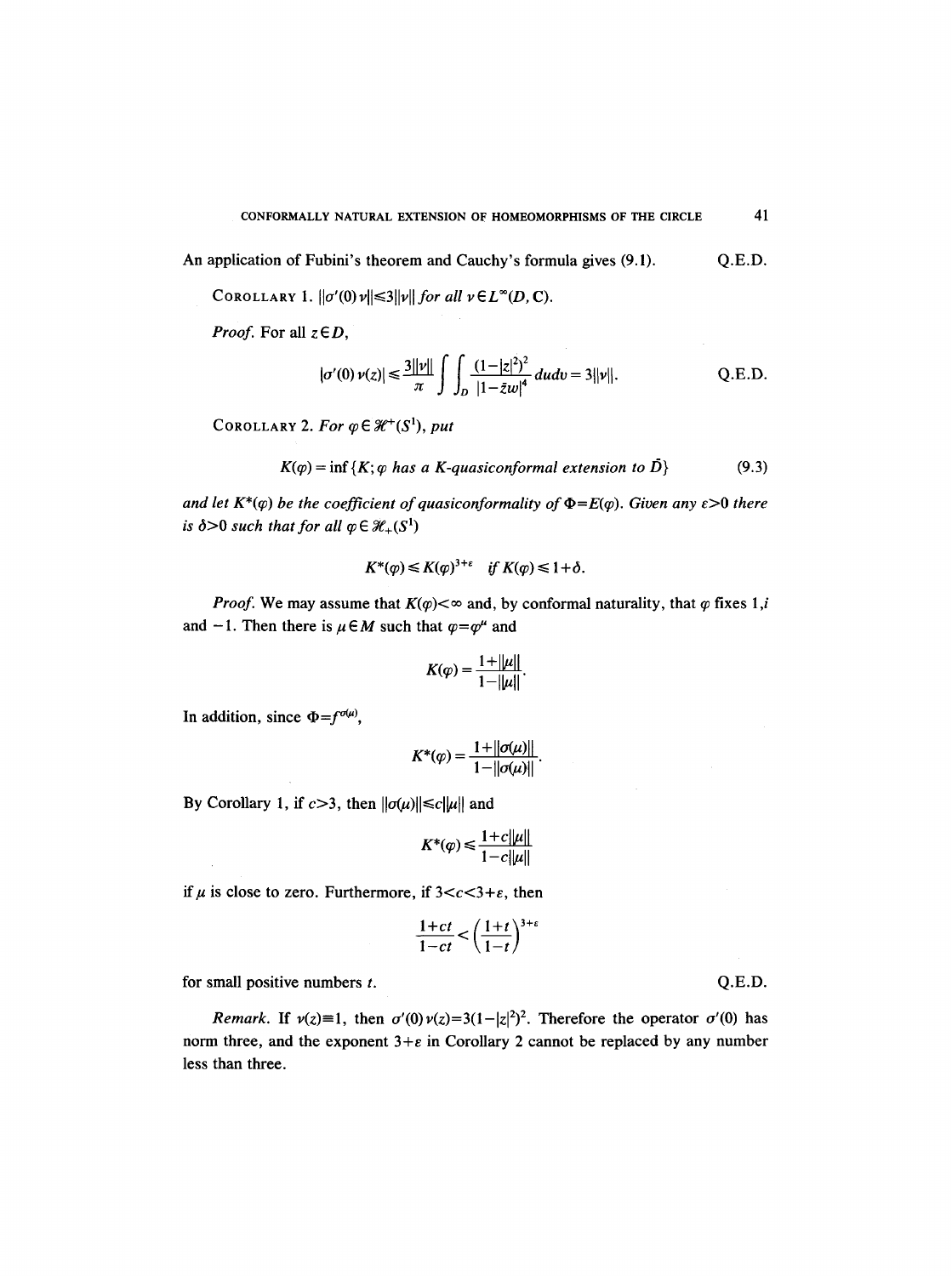# 42 A. DOUADY AND C. J. **EARLE**

#### 10. Estimating  $K^*(q)$

We shall give an explicit upper bound for the coefficient of quasiconformality  $K^*(q)$  of  $\Phi = E(\varphi)$  if  $\varphi$  admits a K-quasiconformal extension to  $\overline{D}$ . The estimates here provide a second proof of Theorem 2.

PROPOSITION 6. Suppose  $\varphi \in H_+(S^1)$  admits a K-quasiconformal extension to  $\overline{D}$ . *If*  $\Phi = E(\varphi)$  *fixes*  $0 \in D$ *, then for all*  $\zeta_1$  *and*  $\zeta_2 \in S^1$ 

$$
a(K)^{-1} \left(\frac{|\zeta_1 - \zeta_2|}{16}\right)^K \le |\varphi(\zeta_1) - \varphi(\zeta_2)| \le 16 \ a(K) |\zeta_1 - \zeta_2|^{1/K} \tag{10.1}
$$

*where* 

$$
a(K) = 4(1+\sqrt{2})(16/\sqrt{3})^{K}.
$$
 (10.2)

*Proof.* Let  $\psi: D \rightarrow D$  be a K-quasiconformal extension of  $\varphi$ , let  $w=\psi(0)$ , and put  $\bar{\psi}=g_w\circ\psi$ . Then  $\bar{\psi}(0)=0$ , so the boundary values  $\bar{\varphi}=g_w\circ\varphi$  of  $\bar{\psi}$  satisfy the Hölder inequalities

$$
\left(\frac{|\zeta_1 - \zeta_2|}{16}\right)^K \le |\tilde{\varphi}(\zeta_1) - \tilde{\varphi}(\zeta_2)| \le 16 \, |\zeta_1 - \zeta_2|^{1/K} \quad \text{for all } \zeta_1 \text{ and } \zeta_2 \in S^1 \tag{10.3}
$$

(see [13, p. 66]). In addition  $E(\phi)(0)=g_w(0)=-w$ . We shall estimate |w|.

If  $J=[\overline{a,\beta}] \subset S^1$  is any arc with  $|\alpha-\beta| \leq c=(\sqrt{3}/16)^K$ , then (10.3) implies that  $\tilde{\varphi}_*(\eta_0)(J)\leq 1/3$ . Choose  $r \in ]0,1[$  so that the arc  $J_1=[\bar{a}_1,\bar{a}_1]$  with  $|a_1-\bar{a}_1|=c$  is seen from r with an angle  $3\pi/2$  in Poincaré geometry. As in the proof of Proposition 1, Lemma 1 and conformal naturality imply that  $\xi_{\varphi_{\bullet(n)}}$  points inward on  $C_r$ . Thus  $|w|=|E(\tilde{\varphi})(0)|< r$ , and

$$
\left(\frac{1-r}{1+r}\right)|\zeta_1-\zeta_2| \le |g_{-w}(\zeta_1)-g_{-w}(\zeta_2)| \le \left(\frac{1+r}{1-r}\right)|\zeta_1-\zeta_2| \tag{10.4}
$$

for all  $\zeta_1$  and  $\zeta_2 \in S^1$ . Since  $\varphi = g_w \circ \varphi$ , (10.3) and (10.4) imply (10.1) with  $a(K)=(1+r)/(1-r)$ .

It remains to show that  $(1+r)/(1-r)$  is bounded by the right hand side of (10.2). Put  $a_1=e^{it}$ , where  $0 < t < \pi/2$  and  $|a_1-\bar{a}_1|=2 \sin t = c$ . The defining property of  $r \in ]0,1[$  is that  $g_r(\alpha_1) = e^{3\pi i/4}$ . That implies

$$
r = \frac{2 + \sqrt{2}(\cos t - \sin t)}{2\cos t + \sqrt{2}} = \frac{c + (4 - c^2)^{1/2}}{2 + c\sqrt{2}},
$$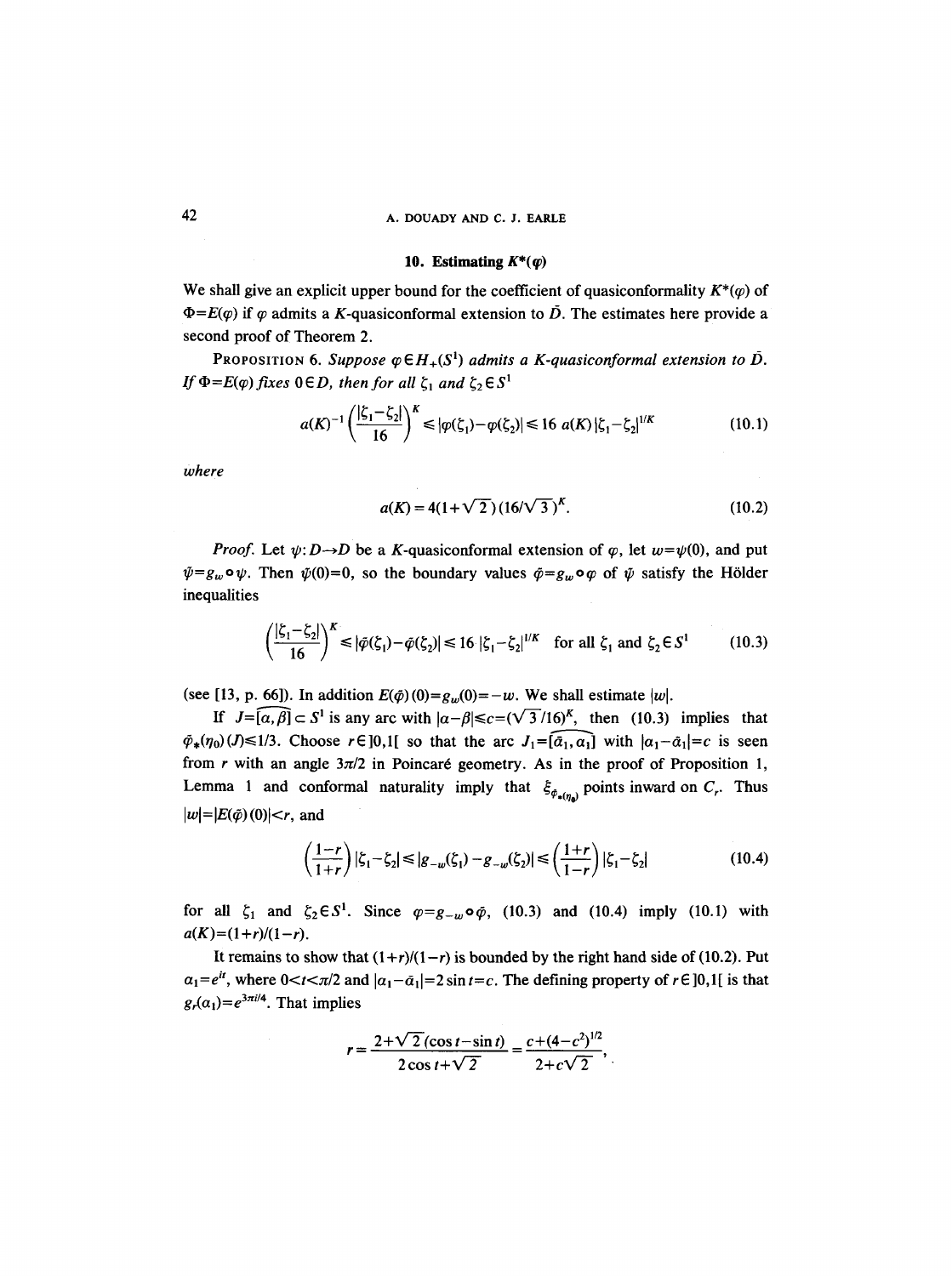SO

$$
\frac{1+r}{1-r} = \frac{(1+\sqrt{2})(2+(4-c^2)^{1/2})}{c} < \frac{4(1+\sqrt{2})}{c}.
$$
 Q.E.D.

PROPOSITION 7. *There are positive numbers* A<4x 108 *and* B<35 *such that* 

$$
K^*(\varphi) \le A \, \exp(BK(\varphi)) \quad \text{for all } \varphi \in \mathcal{H}_+(S^1). \tag{10.5}
$$

Here  $K^*(\varphi)$  is the coefficient of quasiconformality of  $\Phi = E(\varphi)$ , and  $K(\varphi)$  is defined by (9.3).

*Proof.* Assume that  $K = K(\varphi) < \infty$ , and put  $\Phi = E(\varphi)$ . Suppose that  $\Phi(0) = 0$ , so that  $\varphi$ satisfies the H61der inequalities (10.1). Implicit differentiation yields the formula

$$
1 - \frac{|\Phi_{z}'(0)|^{2}}{|\Phi_{z}'(0)|^{2}} = \frac{(|F_{z}'(0,0)|^{2} - |F_{z}'(0,0)|^{2}) (|F_{w}'(0,0)|^{2} - |F_{w}'(0,0)|^{2})}{|F_{w}'(0,0) F_{z}'(0,0) - F_{w}'(0,0) F_{z}'(0,0)|^{2}}.
$$
(10.6)

Here  $F(z, w)$  and its derivatives at  $(0,0)$  are given by  $(3.1)$  and  $(3.2)$ . We must estimate the right side of (10.6).

The inequality

 $\hat{\boldsymbol{\beta}}$ 

$$
\left|F'_{w}(0,0)\overline{F'_{z}(0,0)} - \overline{F'_{w}(0,0)}\,F'_{z}(0,0)\right|^2 \leq 4
$$

is immediate from (3.2). Moreover, (3.5) implies that

$$
|F'_{z}(0,0)|^{2} - |F'_{z}(0,0)|^{2} \ge \left(\frac{1}{2\pi}\right)^{2} \int_{t=0}^{2\pi} \int_{u=\pi/3}^{2\pi/3} H(t,u) \sin u \ du dt \ge \frac{\varepsilon}{2\pi}
$$

*if*  $H(t, u) \ge \varepsilon$  *in*  $[0, 2\pi] \times [\pi/3, 2\pi/3]$ . According to (3.6),  $H(t, u)$  is the sum of four terms

$$
\sin(\psi(t')-\psi(t''))
$$

and each increment  $(t'-t'') \in [\pi/3, 2\pi/3]$  if  $u \in [\pi/3, 2\pi/3]$ . Therefore

$$
|e^{it'}-e^{it''}| \geq 1,
$$

and (10.1) gives

$$
|e^{i\psi(t')} - e^{i\psi(t')}| = |\varphi(e^{it'}) - \varphi(e^{it'})|
$$
  
\n
$$
\geq (16^K a(K))^{-1} = \delta(K) > 0.
$$

Hence  $\psi(t') - \psi(t'') \geq \delta(K)$ , and  $H(t, u)$  is bounded below on  $[0, 2\pi] \times [\pi/3, 2\pi/3]$  by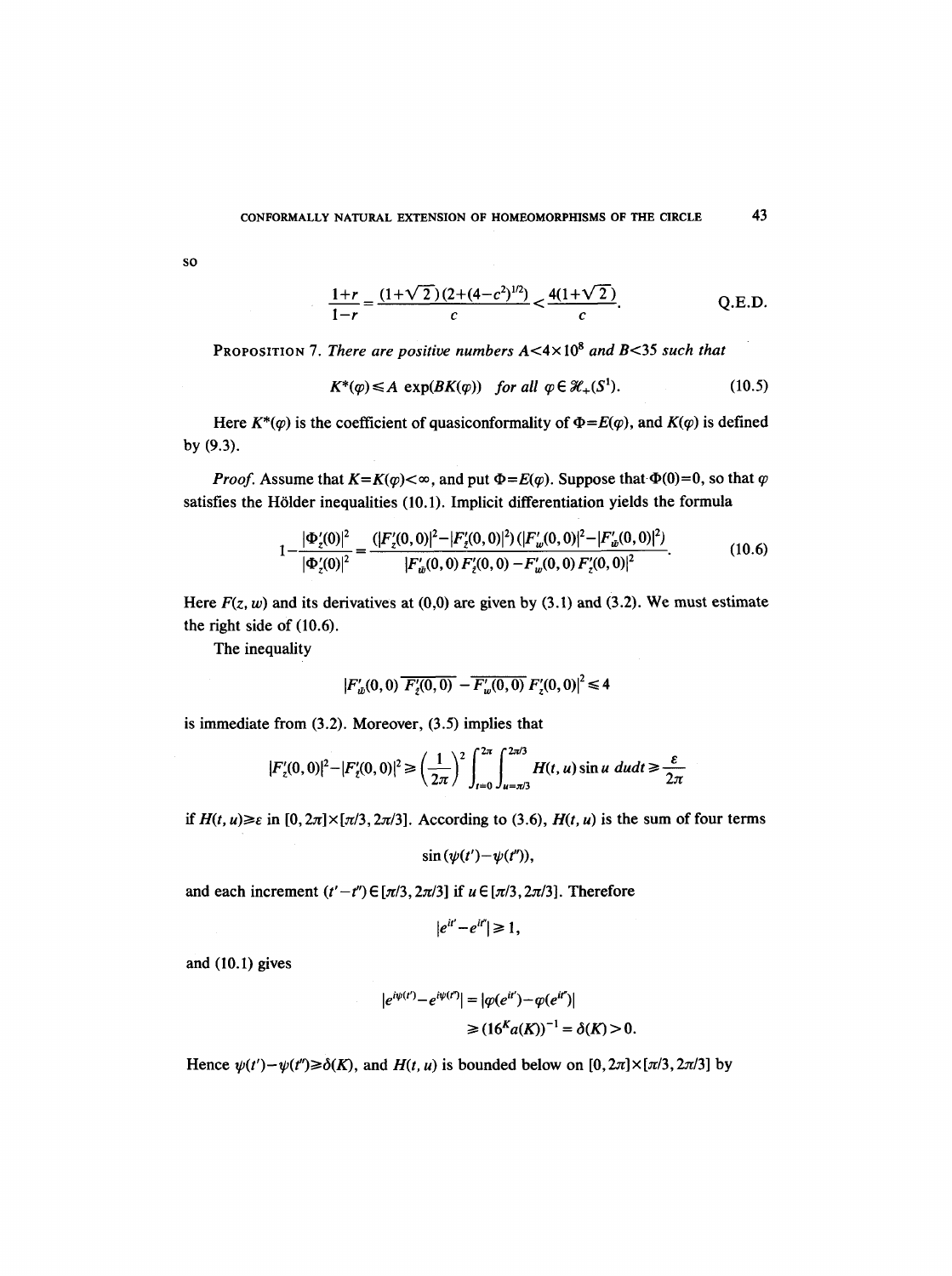$$
\varepsilon(K) = \min \left\{ \sum_{j=1}^{4} \sin \alpha_j; \sum_{j=1}^{4} \alpha_j = 2\pi \text{ and } \alpha_j \ge \delta(K) \text{ if } 1 \le j \le 4 \right\}
$$

$$
= 3 \sin \delta(K) - \sin 3\delta(K) > 3.99 \delta(K)^3.
$$

Therefore  $|F'_{z}(0,0)|^{2}-|F'_{z}(0,0)|^{2}$  > 3.99 $\delta(K)^{3}/2\pi$ .

Next, (3.3) gives

$$
|F_w'(0,0)|^2 - |F_w'(0,0)|^2 = \frac{1}{2\pi} \int_{S^1} \lambda(z) |dz|,
$$

with

$$
\lambda(z) = \frac{1}{4\pi} \int_{S^1} |\varphi(\zeta)^2 - \varphi(z)^2|^2 |d\zeta|.
$$

Given  $z \in S^1$ , find z' so that  $\varphi(z') = -\varphi(z)$ . Then

$$
|\varphi(\zeta)^2-\varphi(z)^2|=|(\varphi(\zeta)-\varphi(z))(\varphi(\zeta)-\varphi(z'))|.
$$

The inequality (10.1) and Hölder's inequality imply that

$$
4\pi\lambda(z) \ge \delta(K)^4 \int_{S^1} |(\zeta - z)(\zeta - z')|^{2K} |d\zeta|
$$
  
\n
$$
\ge \delta(K)^4 (2\pi)^{1-K} \bigg( \int_{S^1} |(\zeta - z)(\zeta - z')|^2 |d\zeta| \bigg)^K
$$
  
\n
$$
\ge \delta(K)^4 2^{K+1} \pi,
$$

where  $\delta(K)=(16^K a(K))^{-1}$  as before. Therefore

$$
|F'_{w}(0,0)|^{2}-|F'_{w}(0,0)|^{2}>2^{K-1}\delta(K)^{4}
$$

and (10.6) gives the inequality

$$
1 - \frac{|\Phi_{\xi}'(z)|^2}{|\Phi_{\xi}'(z)|^2} > 3.99 \times 2^{K} \delta(K)^{7} / 16\pi,
$$
\n(10.7)

first when  $z=\Phi(z)=0$ , then in general, by conformal naturality. **If**  $k^* = \sup \{ |\Phi'_z(z)|/|\Phi'_z(z)|; z \in D \}$  (<1), then

$$
K^*(\varphi) = \frac{1+k^*}{1-k^*} < \frac{4}{1-(k^*)^2}.
$$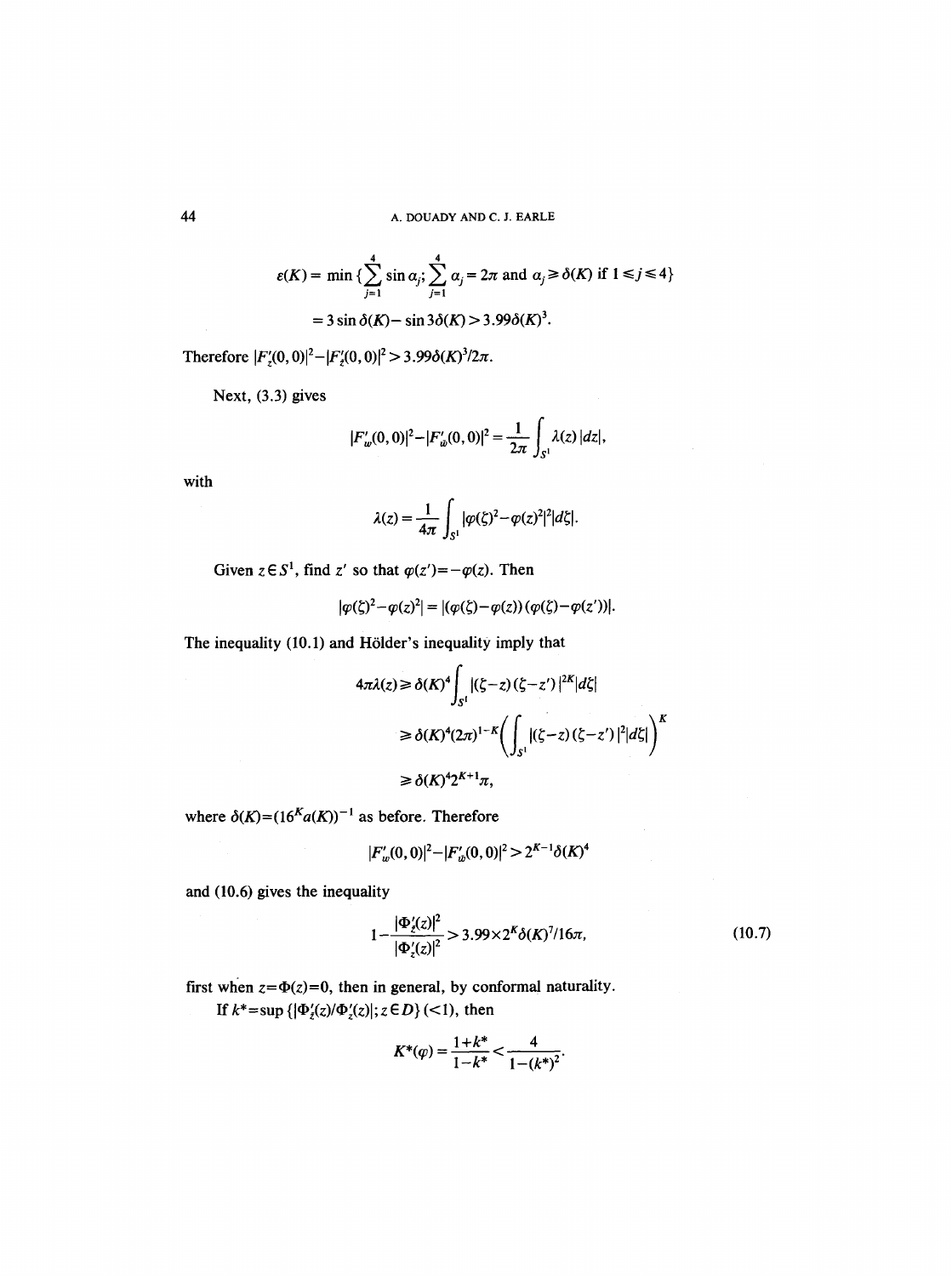Therefore (10.7) and the definition of  $\delta(K)$  imply that

$$
K^*(\varphi) < 64\pi \times 2^{27K} a(K)^7/3.99,
$$

with  $a(K)$  given by (10.2).  $Q.E.D.$ 

*Remark.* For purposes of comparison, we note that if  $h: \mathbb{R} \rightarrow \mathbb{R}$  has a K-quasiconformal extension to C. then it has a Beurling-Ahlfors extension  $w: \mathbb{C} \rightarrow \mathbb{C}$  with coefficient of quasiconformality

$$
K(w) < \frac{1}{8} \, e^{\pi K}.\tag{10.8}
$$

Indeed the assumption on h implies that h satisfies a " $\rho$ -condition" with

$$
\varrho(h) < \frac{1}{16} \, e^{\pi K}.
$$

(For a proof see p. 65 of [1].) This in turn implies that h has a Beurling-Ahlfors extension  $w$  satisfying (10.8), by results of M. Lehtinen (see [14]).

#### 11. **The higher dimensional** case

Let  $\varphi: S^{n-1}\to S^{n-1}$  be a homeomorphism,  $n\geq 3$ . The methods of Sections 2 and 3 generalize to extend  $\varphi$  to a continuous map  $\Phi$ :  $\overline{B}^n \rightarrow \overline{B}^n$ . First we must define the conformal barycenter of a probability measure  $\mu$  on  $S^{n-1}$  with no atoms. As in Section 2, Remark 4, let

$$
h_{\mu}(x) = \frac{1}{2} \int_{S^{n-1}} \log \frac{1-|x|^2}{|x-u|^2} d\mu(u), \quad x \in B^n,
$$

and let  $\xi_{\mu}$  be the gradient of  $h_{\mu}$  in Poincaré (hyperbolic) geometry. The proofs of Proposition 1 and Lemma 1 generalize to show that  $\xi_{\mu}$  has a unique zero in B<sup>n</sup>. By definition, that zero is the conformal barycenter  $B(\mu)$  of  $\mu$ . The map  $\mu \rightarrow B(\mu)$  is conformally natural (with respect to the group  $G$  of all Möbius transformations that map  $\bar{B}^n$  onto itself).

For x in  $B^n$ , the (hyperbolic) harmonic measure  $\eta_x$  on  $S^{n-1}$  is defined using the hyperbolic Poisson kernel:

$$
\eta_x(E) = \frac{1}{\omega_{n-1}} \int_{S^{n-1}} \left( \frac{1-|x|^2}{|x-u|^2} \right)^{n-1} d\omega(u).
$$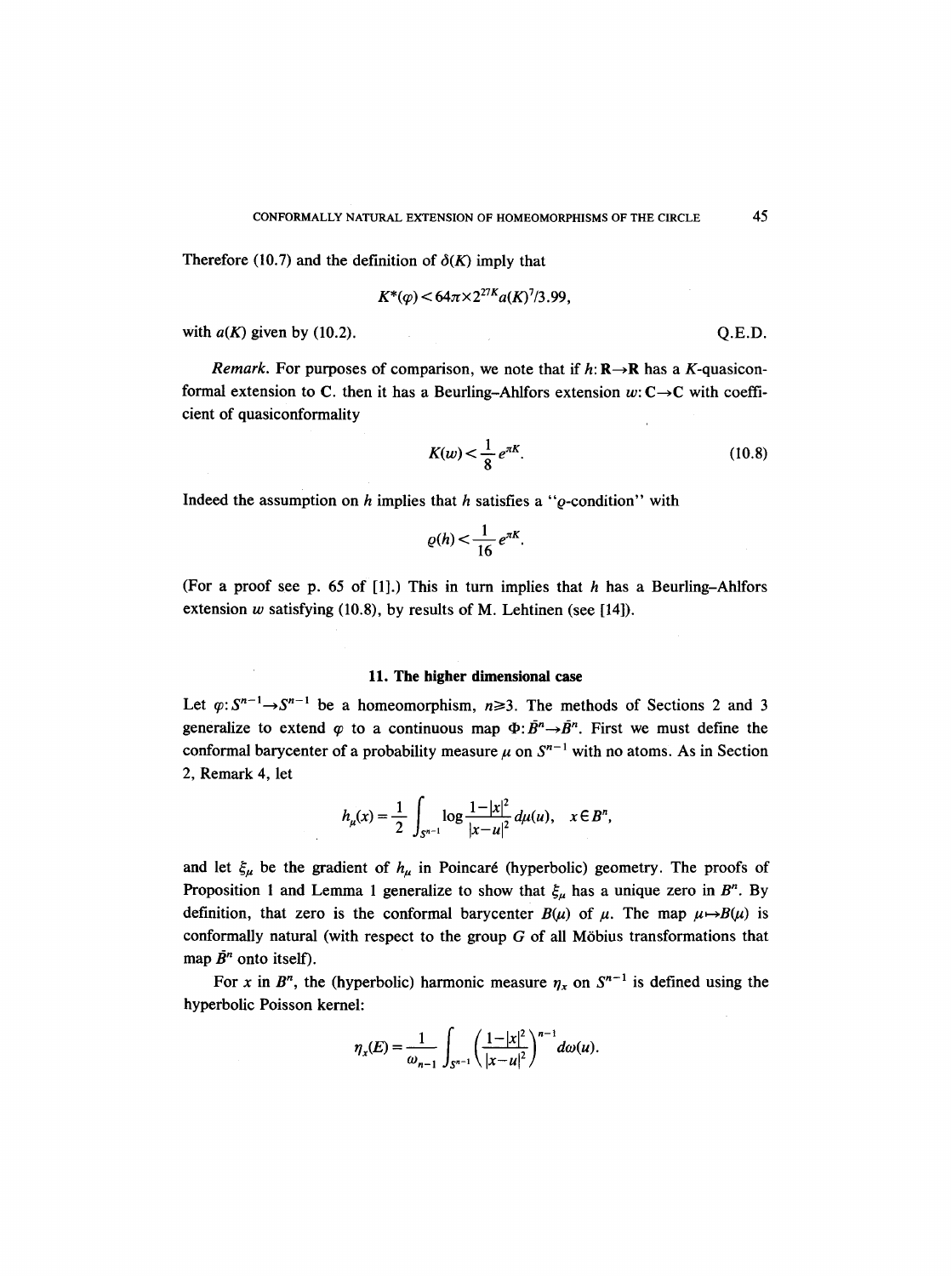# 46 A. DOUADY AND C. J. EARLE

Here  $d\omega(u)$  is the  $(n-1)$ -dimensional Hausdorff measure on  $S^{n-1}$ , and  $\omega_{n-1}$  is the total measure of  $S^{n-1}$ . Now, as in Section 3, we extend the homeomorphism  $\varphi: S^{n-1} \to S^{n-1}$  to  $\bar{B}^n$  by putting  $\Phi(x) = B(\varphi_*(n_x))$  if  $x \in B^n$ . The proof of Lemma 2 generalizes to show that  $\Phi: \bar{B}^n \to \bar{B}^n$  is continuous. The map  $\varphi \to \Phi$  is conformally natural.

The proof of Proposition 2 in Section 4 also generalizes, but the statement must be modified because in general  $\Phi$  is not a homeomorphism. The general statement is

**PROPOSITION 2'.** *The assignment*  $\varphi \rightarrow \Phi$  *defines a continuous map of*  $\mathcal{H}(S^{n-1})$  *into*  $\mathscr{C}^{\infty}(B^{n},\mathbf{R}^{n})\cap \mathscr{C}(\tilde{B}^{n},\mathbf{R}^{n}).$ 

Here  $H(S^{n-1})$  and  $H(\bar{B}^n, \mathbb{R}^n)$  have the compact-open topology,  $H(\bar{B}^n, \mathbb{R}^n)$  has the  $\mathscr{C}^{\infty}$  topology, and  $\mathscr{C}^{\infty}(B^n, \mathbb{R}^n) \cap \mathscr{C}(B^n, \mathbb{R}^n)$  has the topology induced by the diagonal embedding in  $\mathcal{C}^{\infty}(B^n, \mathbb{R}^n) \times \mathcal{C}(B^n, \mathbb{R}^n)$ .

Given these preliminaries we can prove the following theorem about quasiconformal extensions, which was pointed out to us by Pekka Tukia.

THEOREM 5 (Tukia). *Given any* M>I *there is a number* K>l, *depending only on M*  and *n*, such that if  $\varphi: S^{n-1} \to S^{n-1}$  is *K*-quasiconformal, then  $\Phi: \bar{B}^n \to \bar{B}^n$  is a quasi*conformal homeomorphism and* 

$$
M^{-1}d(x, y) \le d(\Phi(x), \Phi(y)) \le Md(x, y) \quad \text{for all } x, y \in B^n. \tag{11.1}
$$

Here  $d$  is the Poincaré distance in  $B^n$ .

*Proof.* We imitate the proof of Theorem 2. Given  $\varphi \in \mathcal{H}(\mathcal{S}^{n-1})$  and  $x \in \mathcal{B}^n$ , put

$$
\alpha(\varphi)(x) = \inf \left\{ \frac{(1 - ||x||^2) ||\Phi'(x) u||}{1 - ||\Phi(x)||^2}; \ u \in S^{n-1} \right\},\
$$

$$
\beta(\varphi)(x) = \sup \left\{ \frac{(1 - ||x||^2) ||\Phi'(x) u||}{1 - ||\Phi(x)||^2}; \ u \in S^{n-1} \right\}.
$$

LEMMA 7. *Given any* M>I *there is K>I, depending only on M and n, such that if*   $\varphi: S^{n-1}\to S^{n-1}$  is *K*-quasiconformal, then

$$
M^{-1} \leq \alpha(\varphi)(x) \leq \beta(\varphi)(x) \leq M \quad \text{for all } x \in B^n. \tag{11.2}
$$

*Proof.* Since G is the group of isometries of  $B<sup>n</sup>$  in the Poincaré metric, the conformal naturality of the map  $\varphi \mapsto \Phi$  implies that

$$
\alpha(g \circ \varphi \circ h) = \alpha(\varphi) \circ h \quad \text{and} \quad \beta(g \circ \varphi \circ h) = \beta(\varphi) \circ h
$$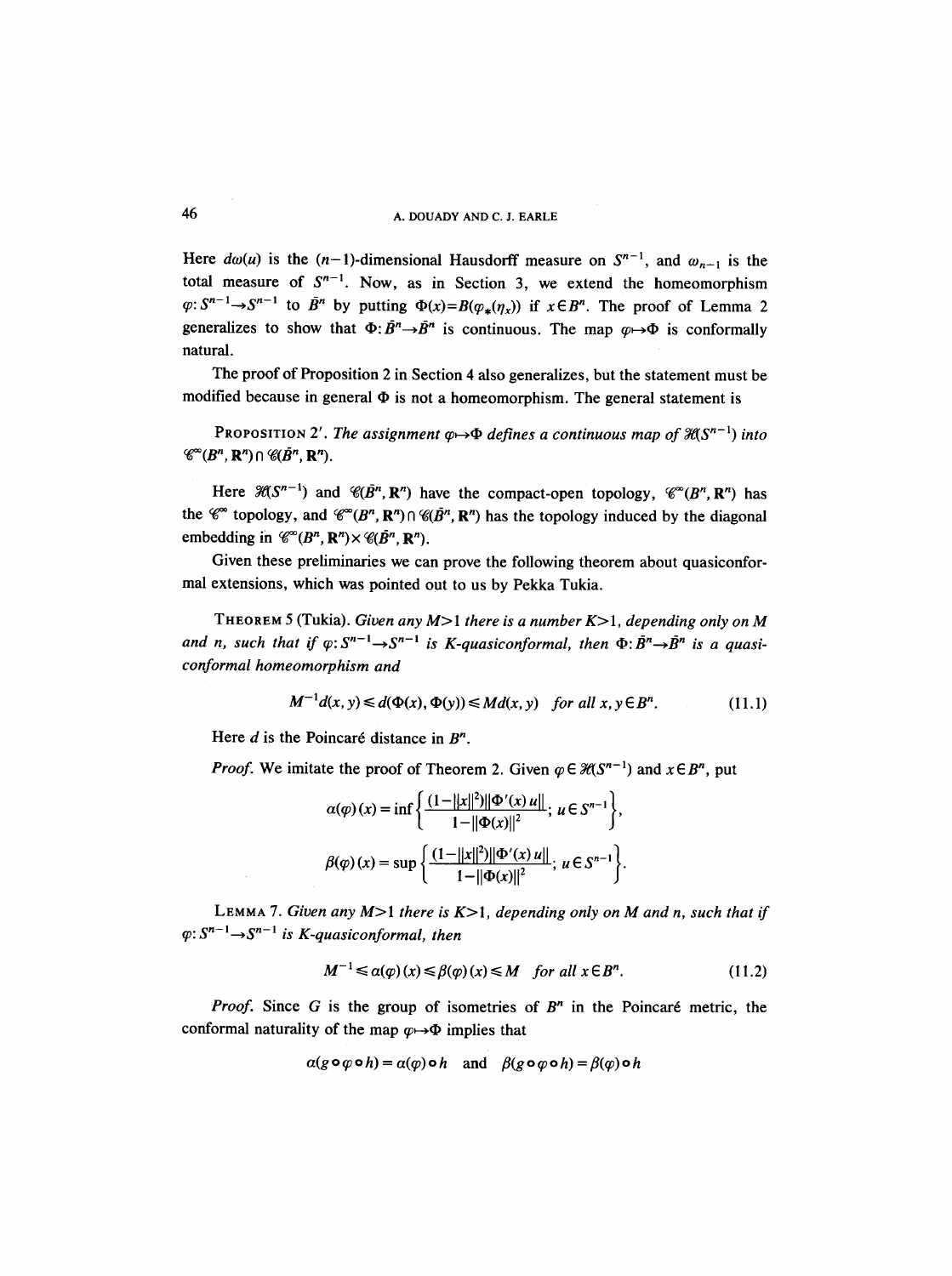for all g and h in G. Therefore it suffices to prove the existence of  $K>1$  such that

$$
M^{-1} \leq \alpha(\varphi)(0) \leq \beta(\varphi)(0) \leq M
$$

if  $\varphi$ :  $S^{n-1} \rightarrow S^{n-1}$  is K-quasiconformal and fixes the points  $e_1$ ,  $-e_1$ , and  $e_n$ . The proof is by contradiction. If no such  $K$  exists, a compactness argument produces a sequence  $(\varphi_k)$  of quasiconformal maps and an element  $g \in G$  such that  $\varphi_k \rightarrow g$  in  $\mathcal{H}(S^{n-1})$  and, for each k, either  $\alpha(\varphi_k)(0) \le M^{-1}$  or  $\beta(\varphi_k)(0) > M$ . Now Proposition 2' implies that the functions  $\varphi \mapsto \alpha(\varphi) (0)$  and  $\varphi \mapsto \beta(\varphi) (0)$  are continuous on  $\mathcal{H}(\mathcal{S}^{n-1})$ . Since  $a(g)(0)=\beta(g)(0)=1$  we have reached the required contradiction.  $Q.E.D.$ 

*End of proof of Theorem* 5. If M>I, let K>I be given by Lemma 7. If  $\varphi: S^{n-1}\to S^{n-1}$  is K-quasiconformal, the left hand inequality in (11.2) implies that the Jacobian of  $\Phi$  is never zero, so  $\Phi: B^n \rightarrow B^n$  is a local homeomorphism. This in turn implies that  $\Phi$ :  $\bar{B}^n \rightarrow \bar{B}^n$  is a homeomorphism, and (11.2) then implies both that  $\Phi$  is quasiconformal and that inequality  $(11.1)$  holds.  $Q.E.D.$ 

#### **References**

- [1] AHLFORS, L. V., *Lectures on quasiconformal mappings.* Van Nostrand-Reinhold, Princeton, 1966.
- [2] AHLFORS, L. V. & BEGS, L., Riemann's mapping theorem for variable metrics. *Ann. of Math.,* 72 (1960), 385-404.
- [3] BERS, L., *On moduli of Riemann surfaces*. Lecture notes, E.T.H., Zürich, 1964.
- [4] -- Automorphic forms and general Teichmtiller spaces, in *Proceedings of the Conference on Complex Analysis* (Minneapolis 1964), pp. 109-113. Springer, Berlin, 1965.
- [5] -- Finite dimensional Teichmüller spaces and generalizations. *Bull. Amer. Math. Soc.*, 5 (1981), 131-172.
- [6] BEUItLING, A. & ArILFORS, L. V., The boundary correspondence under quasiconformal mappings. *Acta Math.,* 96 (1956), 125-142.
- [7] CHOQUET, G., Sur un type de transformation analytique généralisant la réprésentation conforme et d6finie au moyen de fonctions harmoniques. *Bull. Sci. Math.* (2), 69 (1945), 156-165.
- [8] EARLE, C. J., The Teichmüller space of an arbitrary Fuchsian group. *Bull. Amer. Math. Soc.,* 70 (1964), 699-701.
- [9] -- The contractability of certain Teichmüller spaces. *Bull. Amer. Math. Soc.*, 73 (1967), 434-437.
- [10] -- On quasiconformal extensions of the Beurling-Ahlfors type, in *Contributions to Analysis, pp. 99-105. Academic Press, New York, 1974.*
- [11] EAaLE, C. J. & EELLS, J., On the differential geometry of Teichmtiller spaces. *J. Analyse Math.,* 19 (1967), 35-52.
- [12] KNESER, H., L6sung der Aufgabe 41. *Jahresber. Deutsch. Math.-Verein.,* 35 (1926), 123-124.
- [13] LErrro, O. & VIRTANEN, K. I., *Quasiconformal mappings in the plane.* Springer, Berlin and New York, 1973.